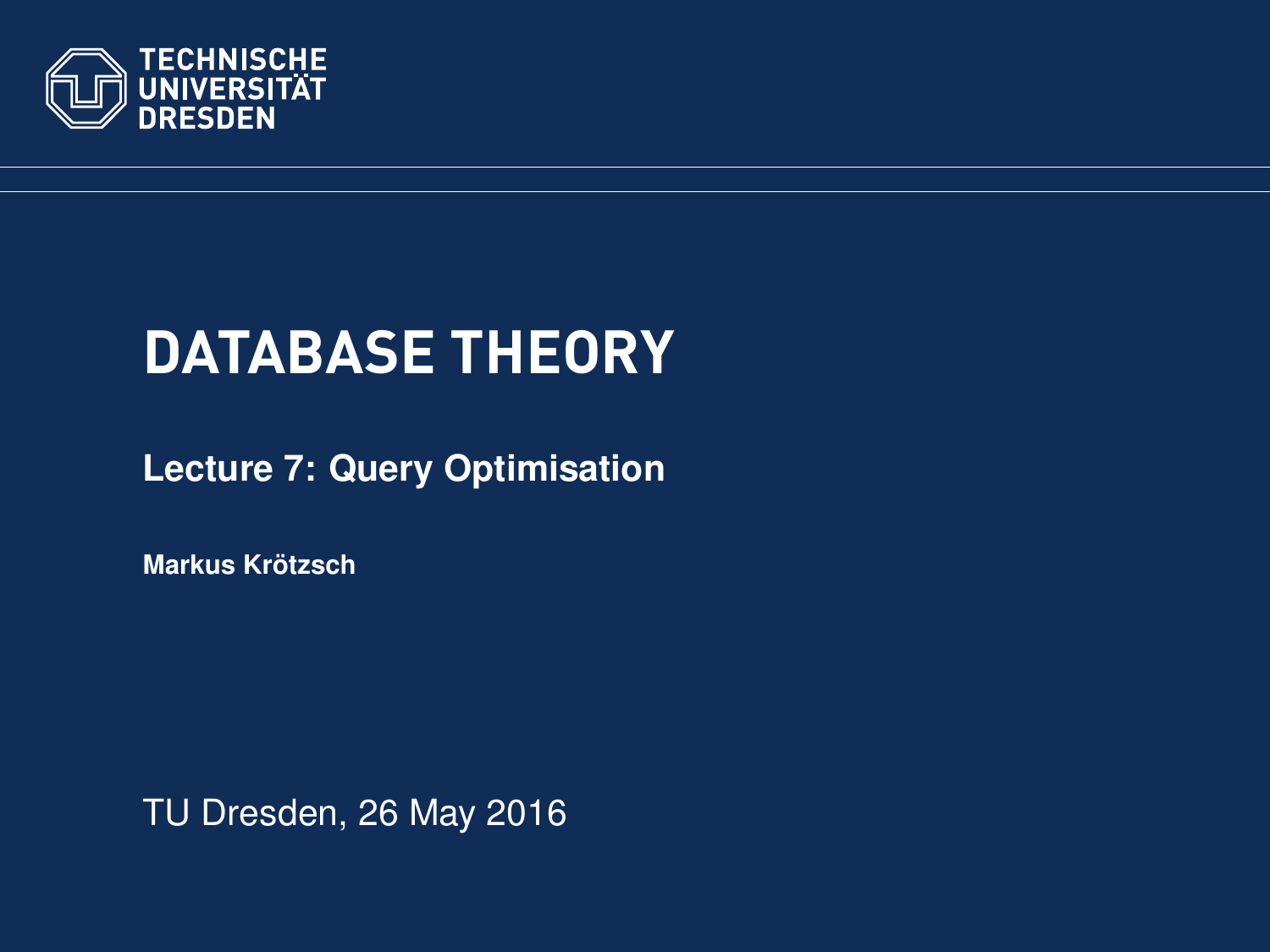### Overview

- 1. Introduction | Relational data model
- 2. First-order queries
- 3. Complexity of query answering
- 4. Complexity of FO query answering
- 5. Conjunctive queries
- 6. Tree-like conjunctive queries
- 7. Query optimisation
- 8. Conjunctive Query Optimisation / First-Order Expressiveness
- 9. First-Order Expressiveness / Introduction to Datalog
- 10. Expressive Power and Complexity of Datalog
- 11. Optimisation and Evaluation of Datalog
- 12. Evaluation of Datalog (2)
- 13. Graph Databases and Path Queries
- 14. Outlook: database theory in practice

#### See course homepage  $[\Rightarrow]$  link] for more information and materials

Markus Krötzsch, 26 May 2016 **[Database Theory](#page-0-0)** Slide 2 of 30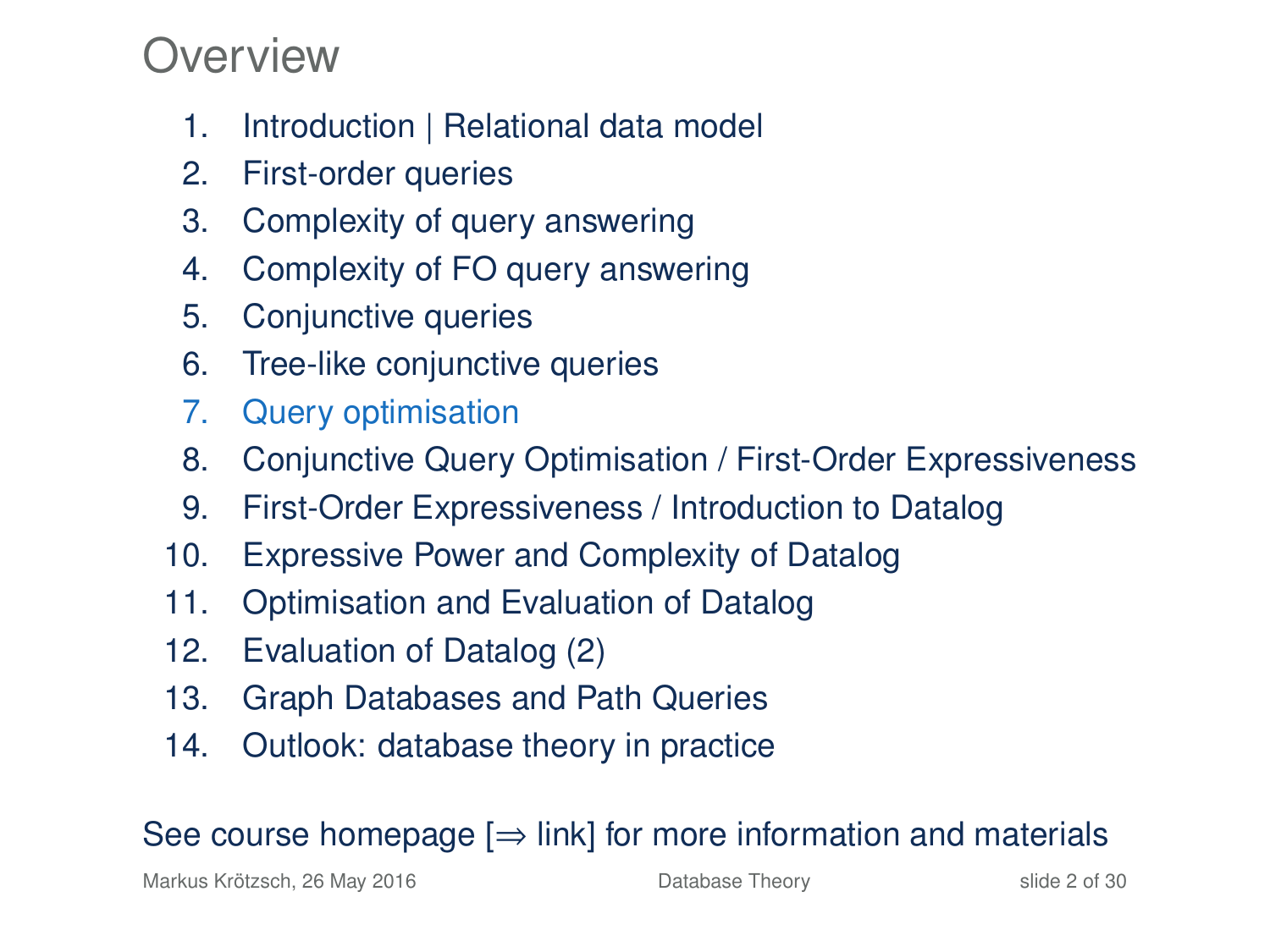### **Review**

We have studied FO queries and the simpler conjunctive queries

Our focus was on query answering complexity:

|                        | Combined<br>complexity | Query<br>complexity | Data<br>complexity |
|------------------------|------------------------|---------------------|--------------------|
| FO queries             | PSPACE-comp.           | PSPACE-comp.        | in $AC^0$          |
| Conjunctive queries    | $NP$ -comp.            | $NP$ -comp.         | in $AC^0$          |
| <b>Tree CQs</b>        | in P                   | in $P$              | in $AC^0$          |
| Bound. Treewidth CQs   | in P                   | in P                | in $AC^0$          |
| Bound. Hypertree w CQs | in $P$                 | in $P$              | in $AC^0$          |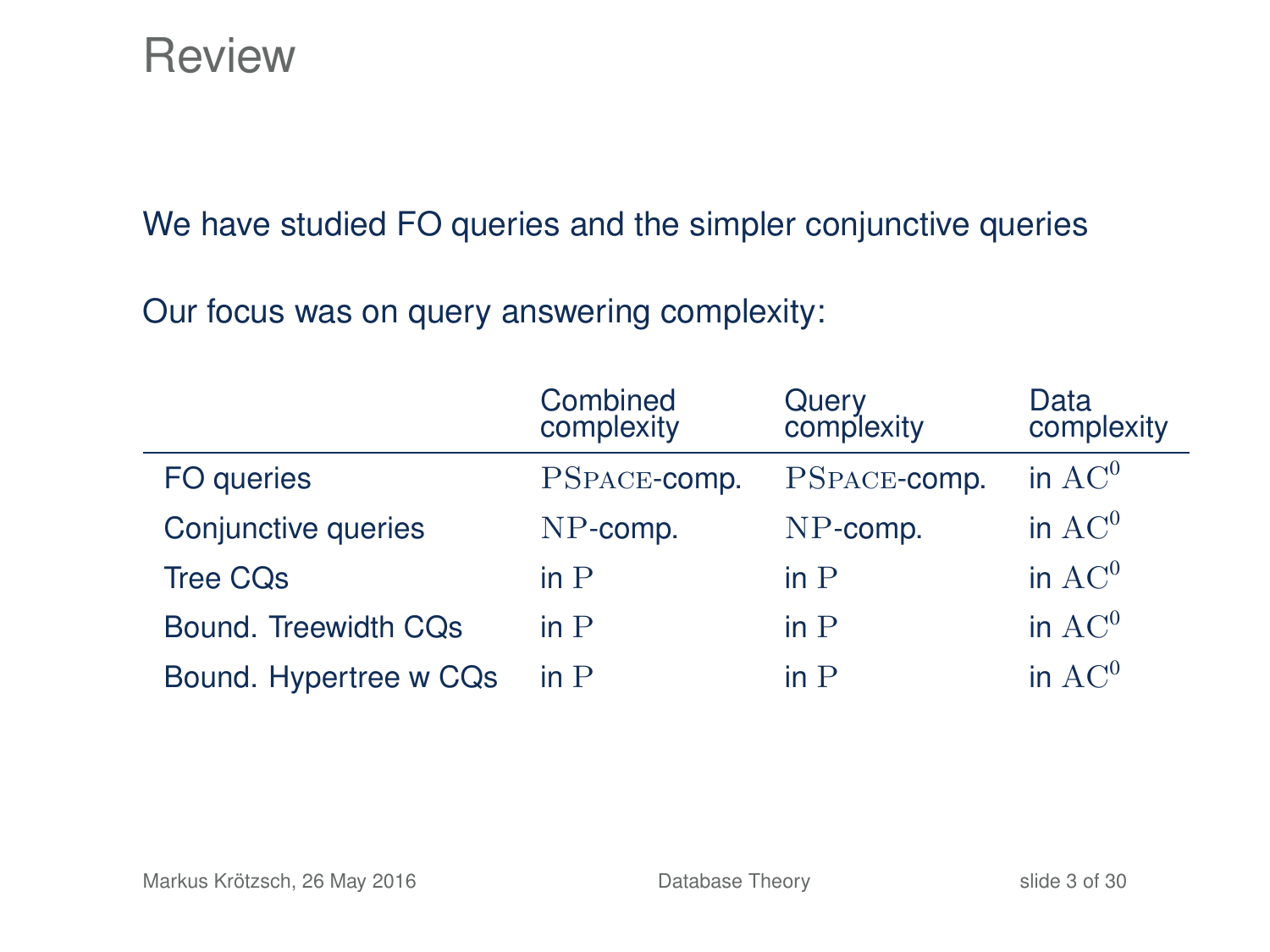### Static Query Optimisation

Can we optimise query execution without looking at the database?

Queries are logical formulae, so some things might follow . . .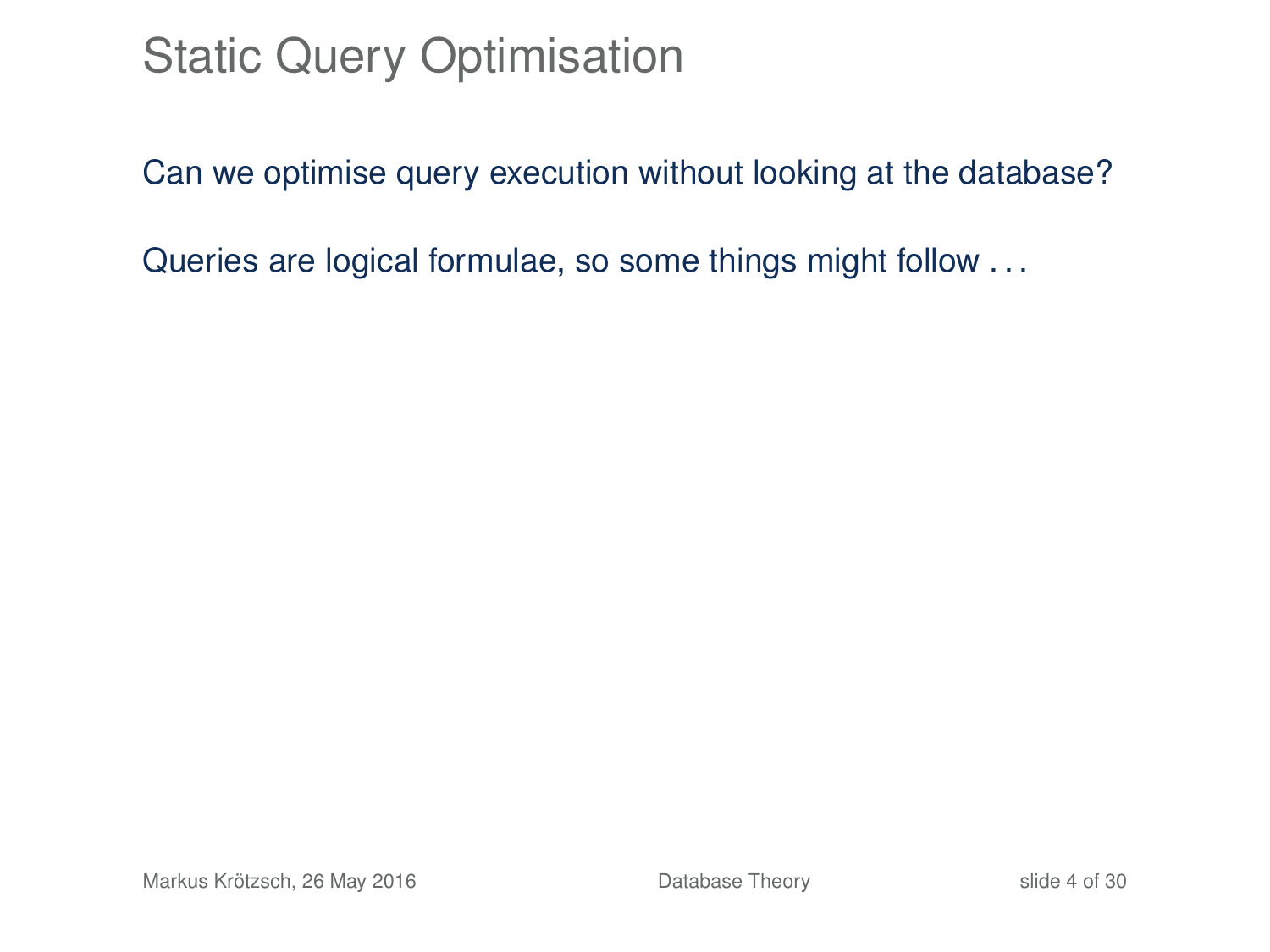### Static Query Optimisation

Can we optimise query execution without looking at the database?

Queries are logical formulae, so some things might follow . . .

Query equivalence: Will the queries  $Q_1$  and  $Q_2$  return the same answers over any database?

- In symbols:  $Q_1 \equiv Q_2$
- We have seen many examples of equivalent transformations in exercises
- Several uses for optimisation:  $\rightarrow$  DBMS could run the "nicer" of two equivalent queries  $\rightarrow$  DBMS could use cached results of one query for the other  $\rightarrow$  Also applicable to equivalent subqueries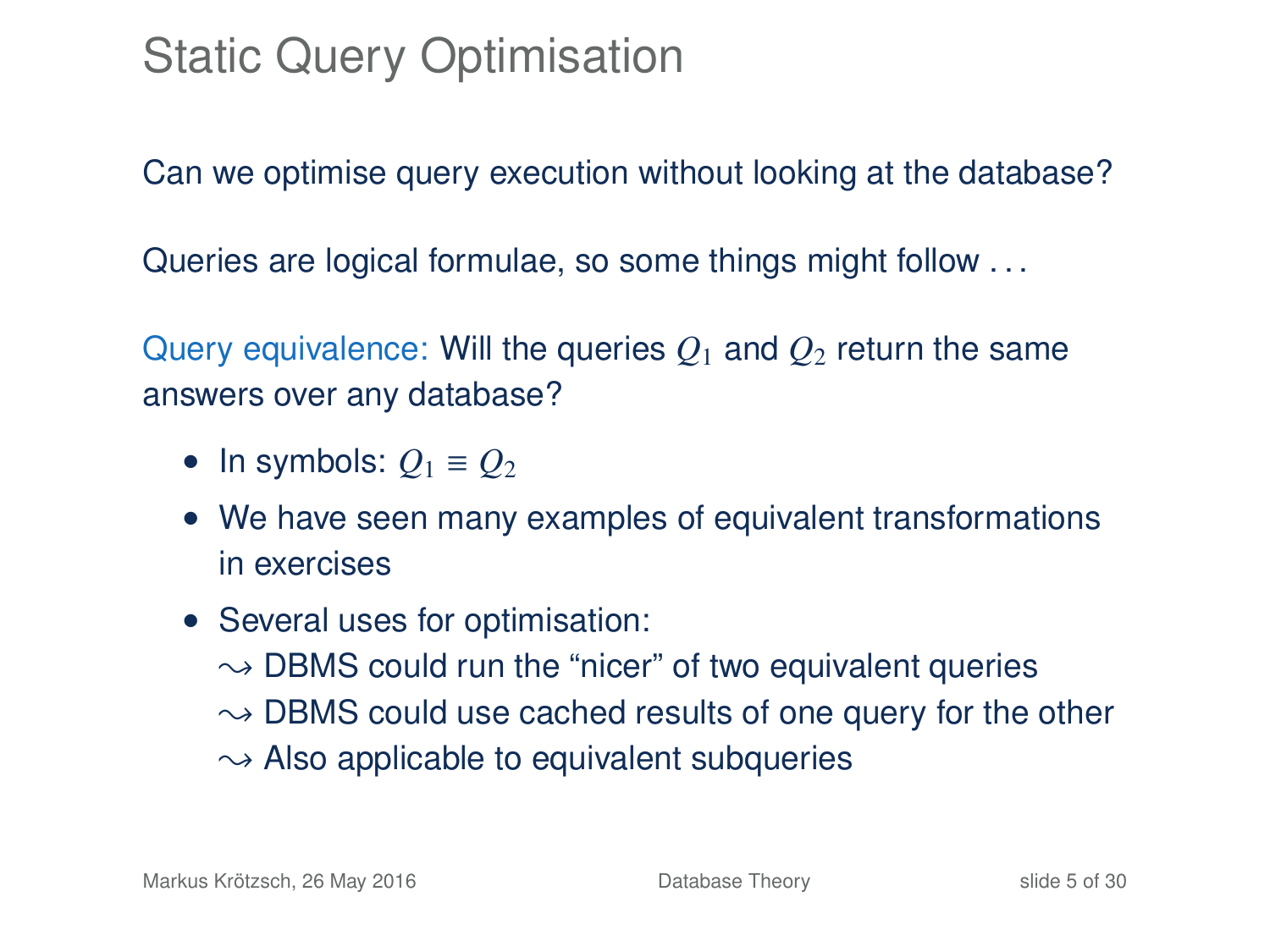## Static Query Optimisation (2)

Other things that could be useful:

- Query emptiness: Will query *Q* never have any results?
	- $\rightarrow$  Special equivalence with an "empty query"  $(e.g., x \neq x \text{ or } R(x) \land \neg R(x))$
	- $\sim$  Empty (sub)queries could be answered immediately
- Query containment: Will the query  $Q_1$  return a subset of the results of query  $Q_2$ ? (in symbols:  $Q_1 \sqsubseteq Q_2$ )

 $\rightarrow$  Generalisation of equivalence:

*Q*<sub>1</sub> ≡ *Q*<sub>2</sub> if and only if  $Q$ <sub>1</sub> ⊆ *Q*<sub>2</sub> and  $Q$ <sub>2</sub> ⊆  $Q$ <sub>1</sub>

• Query minimisation: Given a query *Q*, can we find an equivalent query  $Q'$  that is "as simple as possible."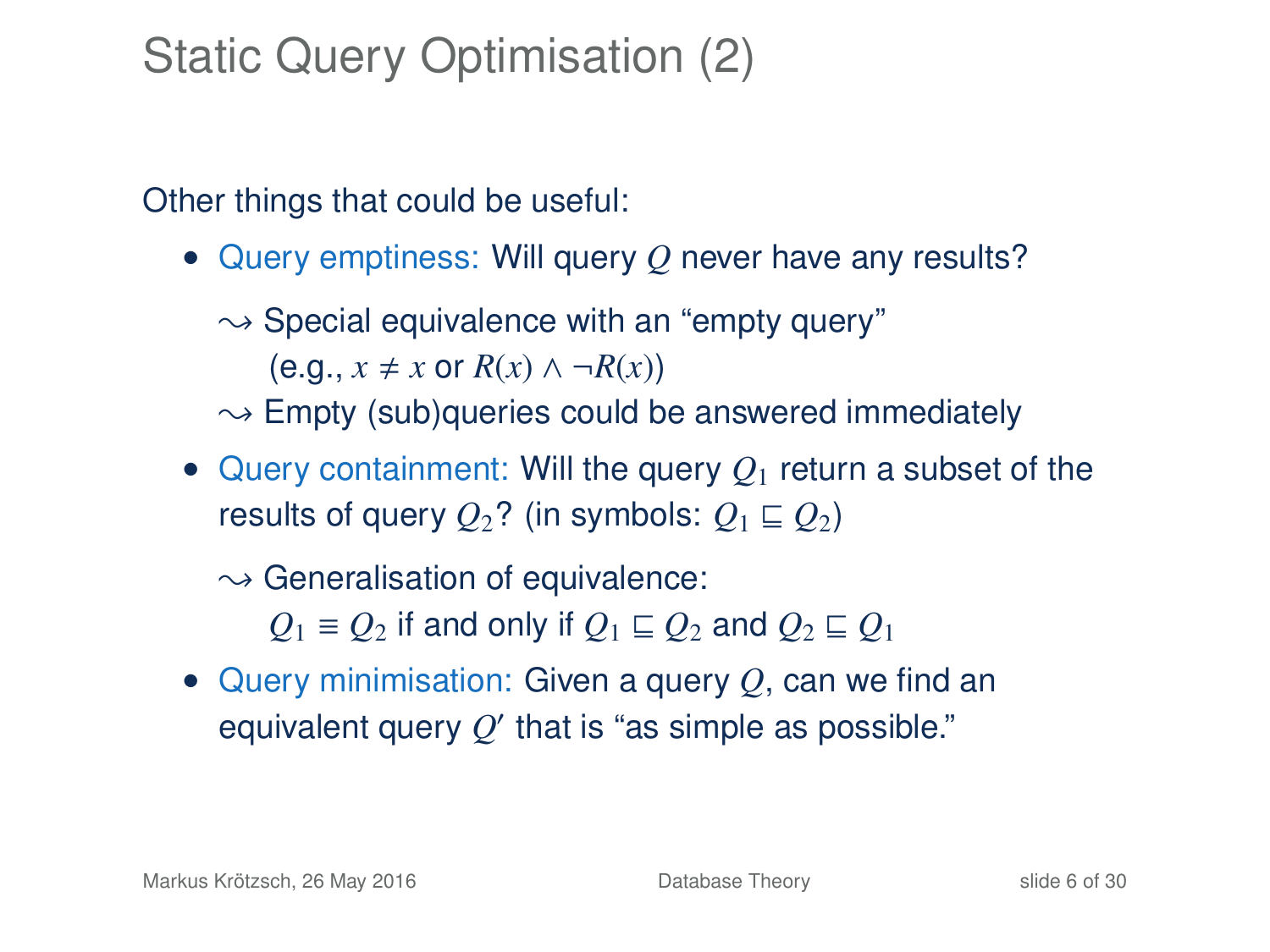### First-order logic: Decidable or not?

We have seen in recent lectures:

- FO queries can be answered in PSPACE (combined complexity) and  $\operatorname{AC}^0$  (data complexity)
- FO queries correspond to relational algebra, so every relational DBMS answers FO queries in practice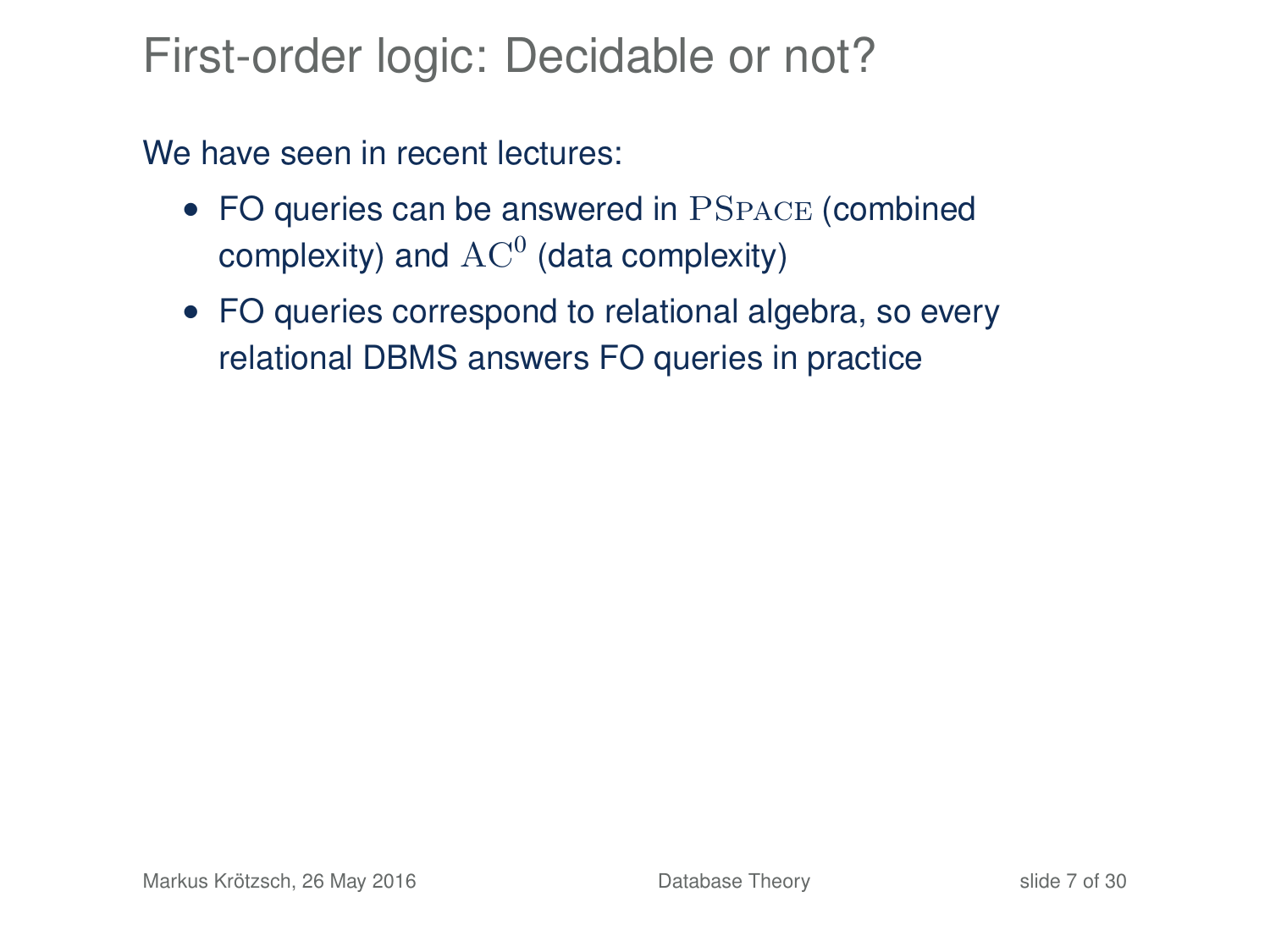### First-order logic: Decidable or not?

We have seen in recent lectures:

- FO queries can be answered in PSPACE (combined complexity) and  $\operatorname{AC}^0$  (data complexity)
- FO queries correspond to relational algebra, so every relational DBMS answers FO queries in practice

In foundational courses on logic, you should have learned

• Reasoning in first-order logic is undecidable

Indeed, Wikipedia says it too (so it must be true . . . ):

• "Unlike propositional logic, first-order logic is undecidable (although semidecidable)" [\[Wikidedia article](https://en.wikipedia.org/w/index.php?title=First-order_logic&oldid=663075836#Completeness_and_undecidability) First-order logic]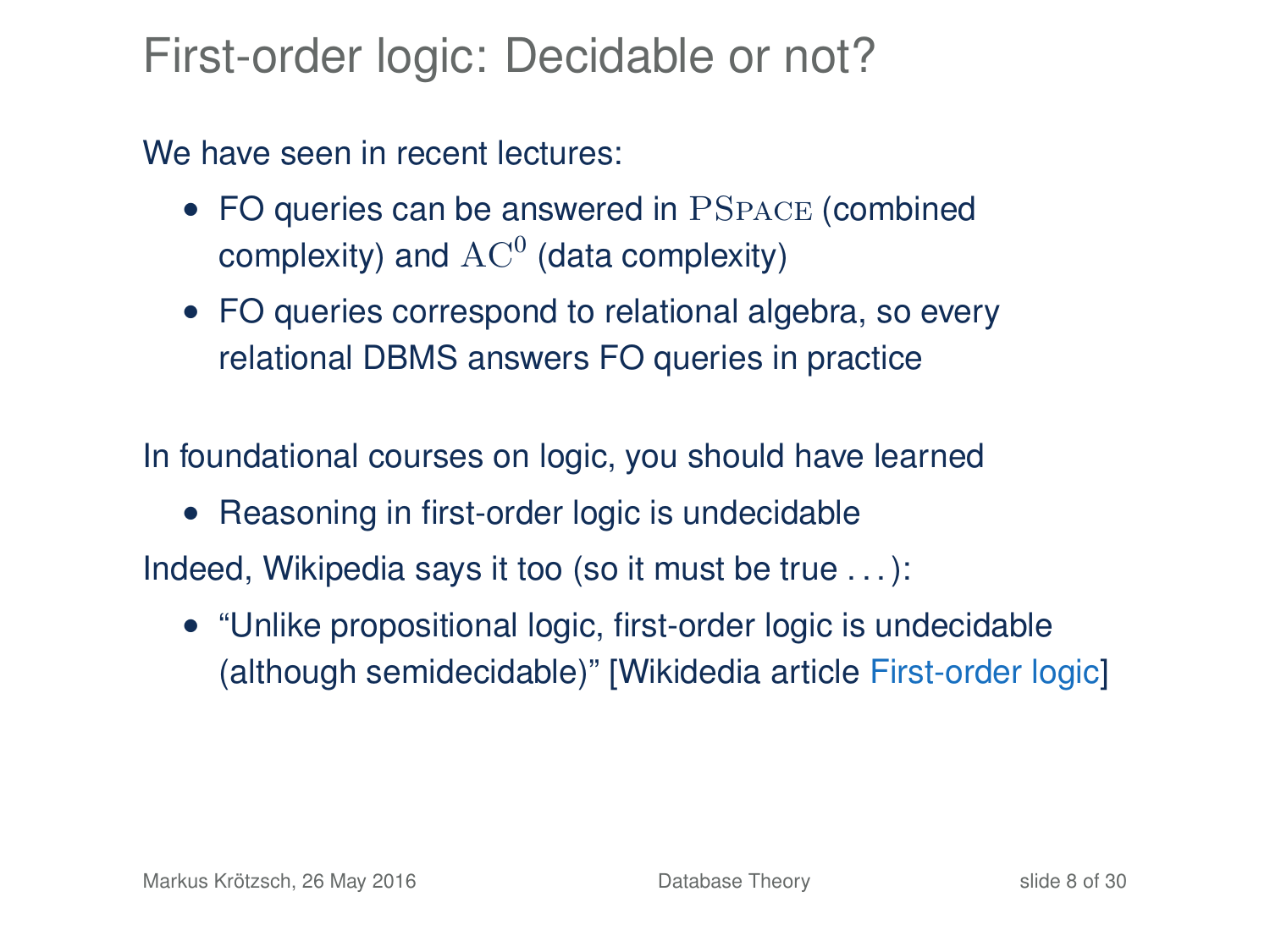### First-order logic: Decidable or not?

We have seen in recent lectures:

- FO queries can be answered in PSPACE (combined complexity) and  $\operatorname{AC}^0$  (data complexity)
- FO queries correspond to relational algebra, so every relational DBMS answers FO queries in practice

In foundational courses on logic, you should have learned

• Reasoning in first-order logic is undecidable

Indeed, Wikipedia says it too (so it must be true . . . ):

• "Unlike propositional logic, first-order logic is undecidable (although semidecidable)" [\[Wikidedia article](https://en.wikipedia.org/w/index.php?title=First-order_logic&oldid=663075836#Completeness_and_undecidability) First-order logic]

Is the first-order logic we use different from the first-order logic used elsewhere? Is mathematics inconsistent?

Markus Krötzsch, 26 May 2016 **[Database Theory](#page-0-0)** Database Theory slide 9 of 30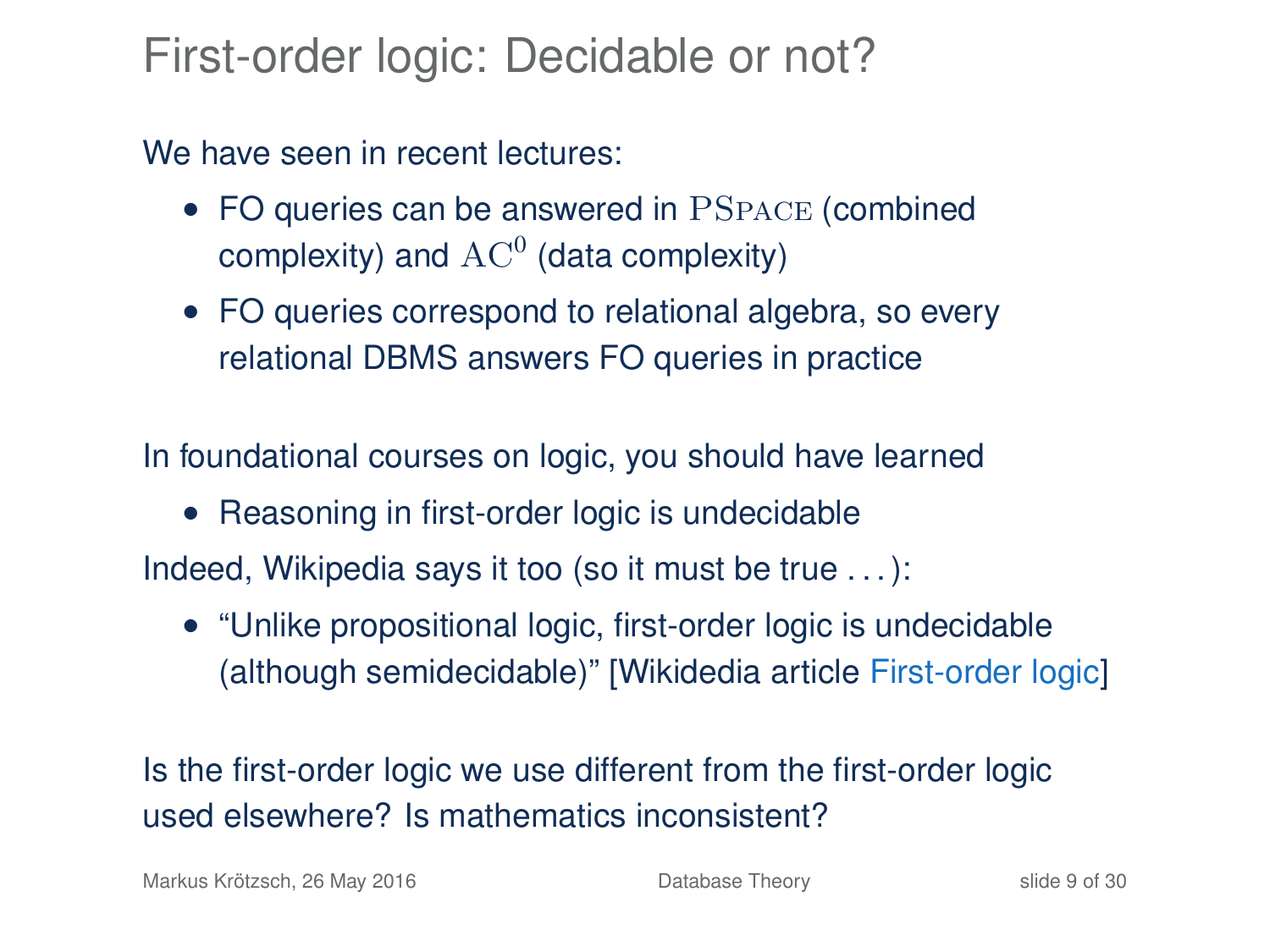# Solving the Mystery

All of the above are true for first-order logic but people are studying different decision problems:

#### Problem 1: Model Checking

- Given: a logical sentence  $\varphi$  and a finite model  $\mathcal I$
- Question: is I a model for  $\varphi$ , i.e., is  $\varphi$  satisfied in I?
- Corresponds to Boolean query entailment
- PSPACE-complete for first-order sentences

#### Problem 2: Satisfiability Checking

- Given: a logical sentence  $\varphi$
- Question: does  $\varphi$  have any model?
- Equivalent to many reasoning problems (entailment, tautology, unsatisfiability, etc.)
- undecidable for first-order sentences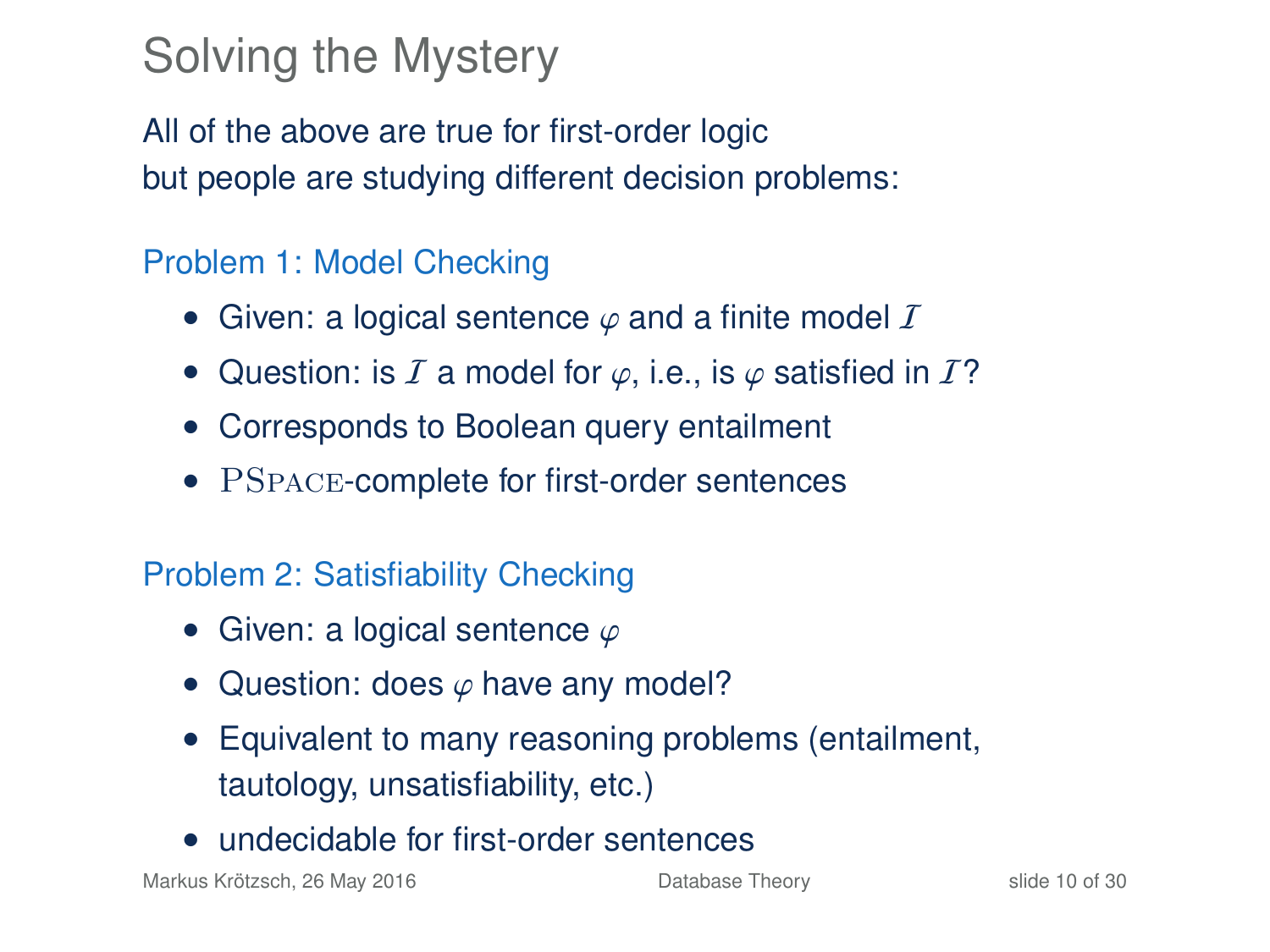# Back to Query Optimisation

What do these results mean for query optimisation?

Two similar questions:

- (1) Are the Boolean FO queries  $\varphi_1$  and  $\varphi_2$  equivalent?
- (2) Are the FO sentences  $\varphi_1$  and  $\varphi_2$  equivalent?
- $\rightarrow$  So FO query equivalence is undecidable?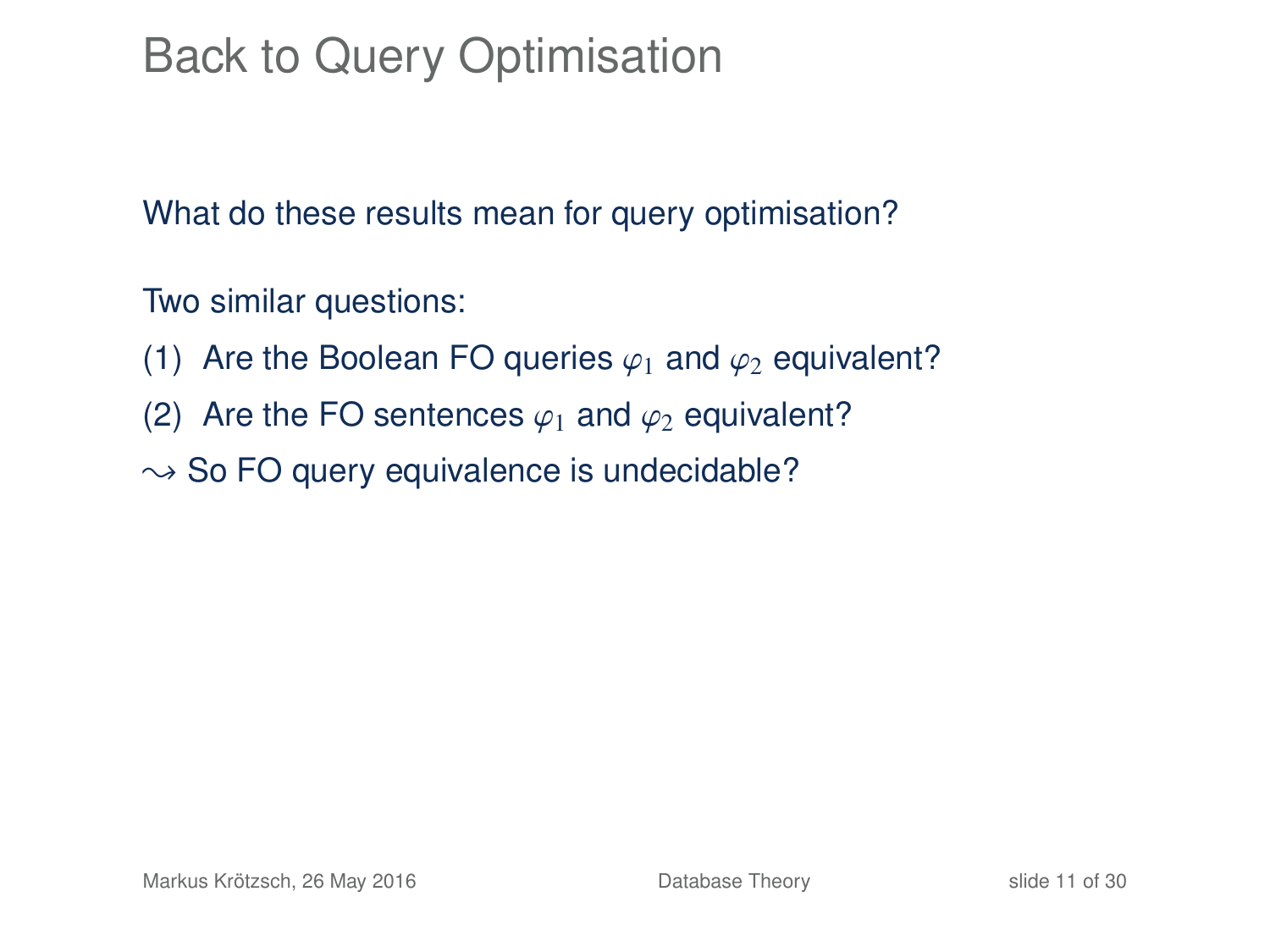# Back to Query Optimisation

What do these results mean for query optimisation?

Two similar questions:

- (1) Are the Boolean FO queries  $\varphi_1$  and  $\varphi_2$  equivalent?
- (2) Are the FO sentences  $\varphi_1$  and  $\varphi_2$  equivalent?
- $\rightarrow$  So FO query equivalence is undecidable?

However, (1) is not equivalent to (2) but to the following:

- (2) Are the FO sentences  $\varphi_1$  and  $\varphi_2$  equivalent in all finite interpretations?
- $\rightarrow$  finite-model reasoning for FO logic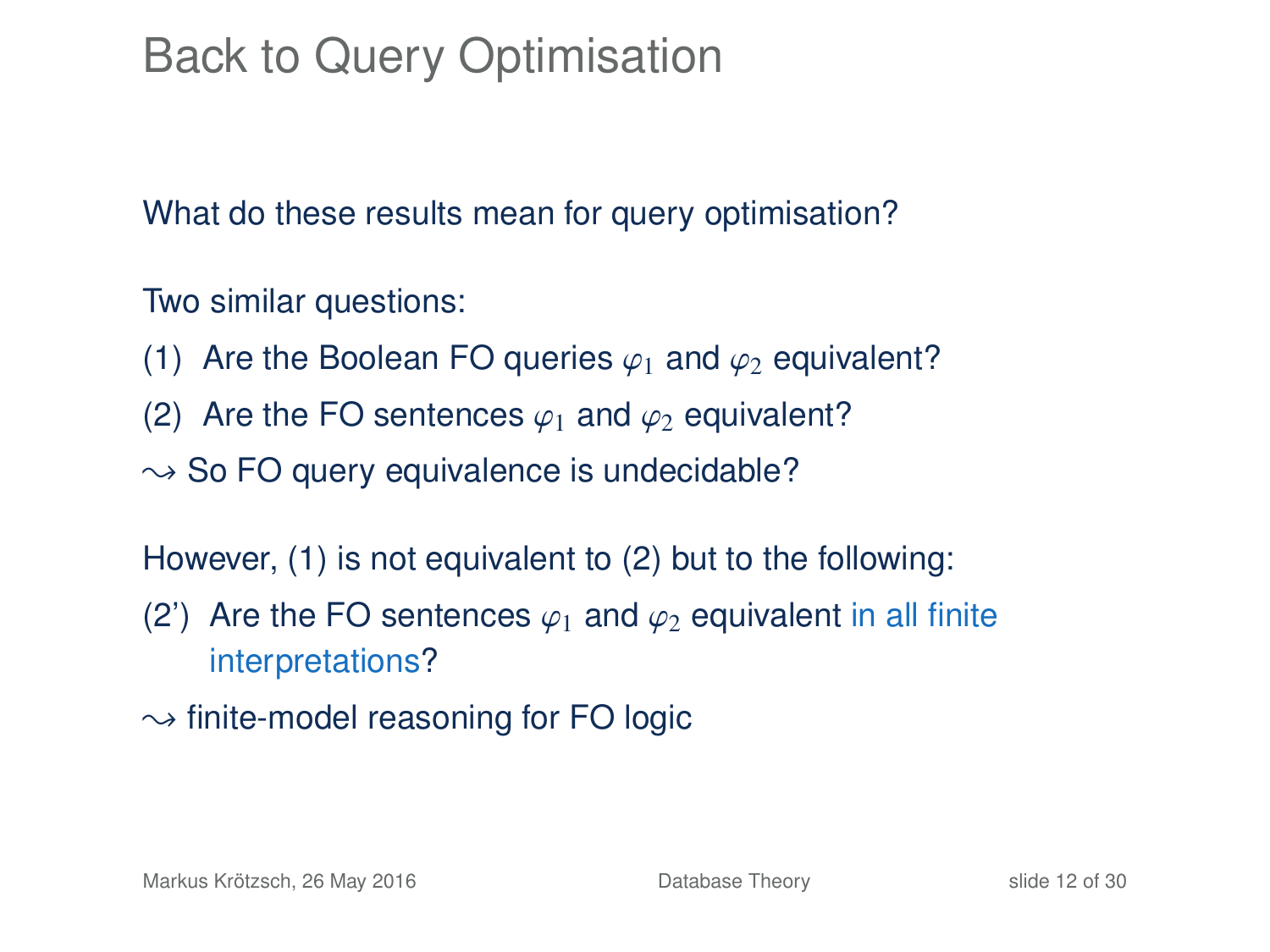# Finite-Model Reasoning

Does it really make a difference?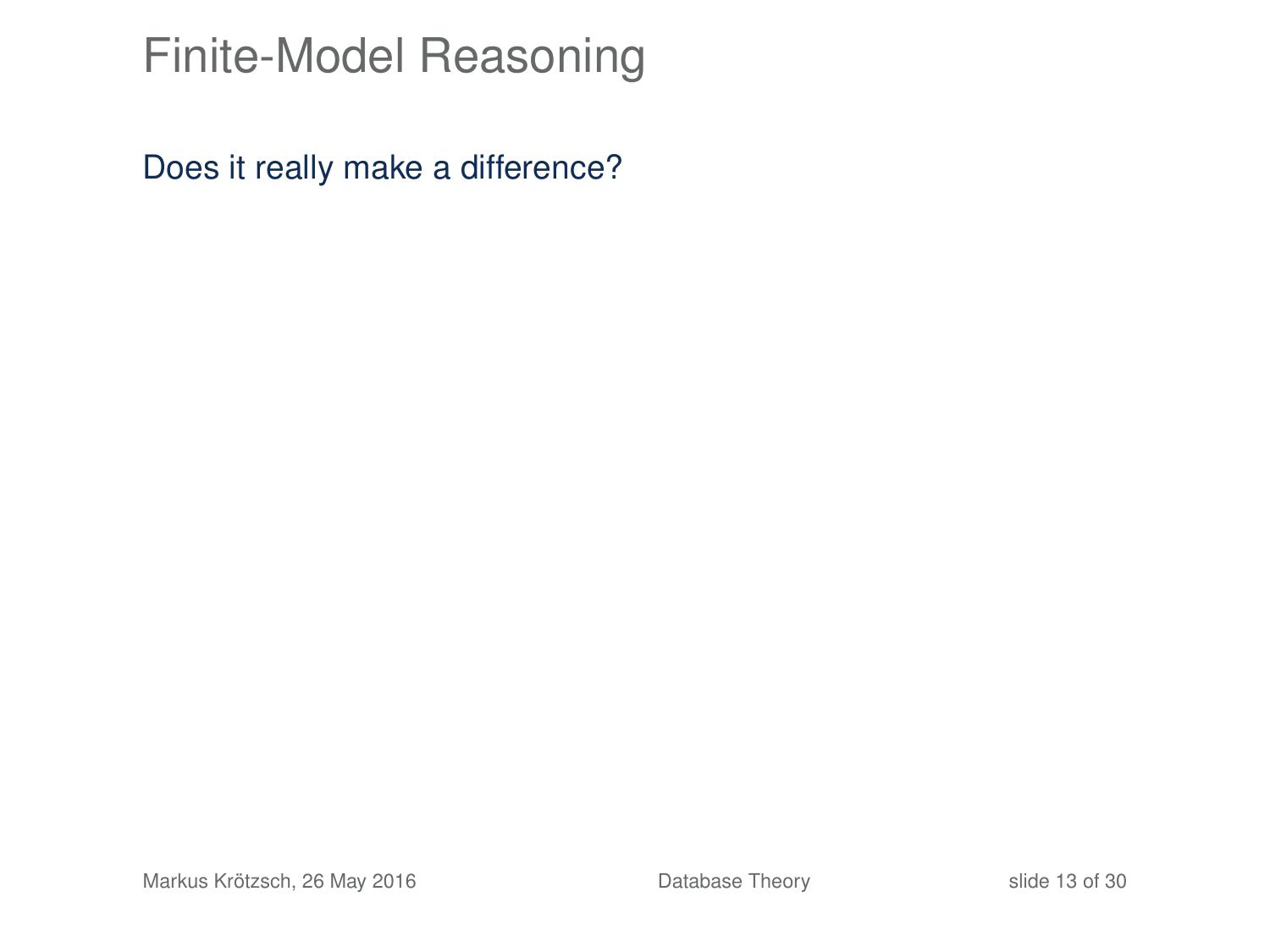### Finite-Model Reasoning

Does it really make a difference?

Yes. Example formula  $\varphi$ :

 ∀*x*.∃*y*.*R*(*x*, *y*) ∧ ∀*x*, *y*1, *y*2.*R*(*x*, *y*1) ∧ *R*(*x*, *y*2) → *y*<sup>1</sup> ≈ *y*<sup>2</sup> ∧ *R* is a function . . .  $(\forall x_1, x_2, y.R(x_1, y) \land R(x_2, y) \rightarrow x_1 \approx x_2) \land \dots$  and injective ... ∃*y*.∀*x*.¬*R*(*x*, *y*) . . . but not surjective

Such a function *R* can only exist over an infinite domain.  $\rightarrow$  over finite models,  $\varphi$  is unsatisfiable  $\rightarrow \varphi$  is finitely equivalent to  $\forall x.R(x,x) \land \neg R(x,x)$  $\rightarrow$  this equivalence does not hold on arbitrary models

Markus Krötzsch, 26 May 2016 **[Database Theory](#page-0-0)** Slide 14 of 30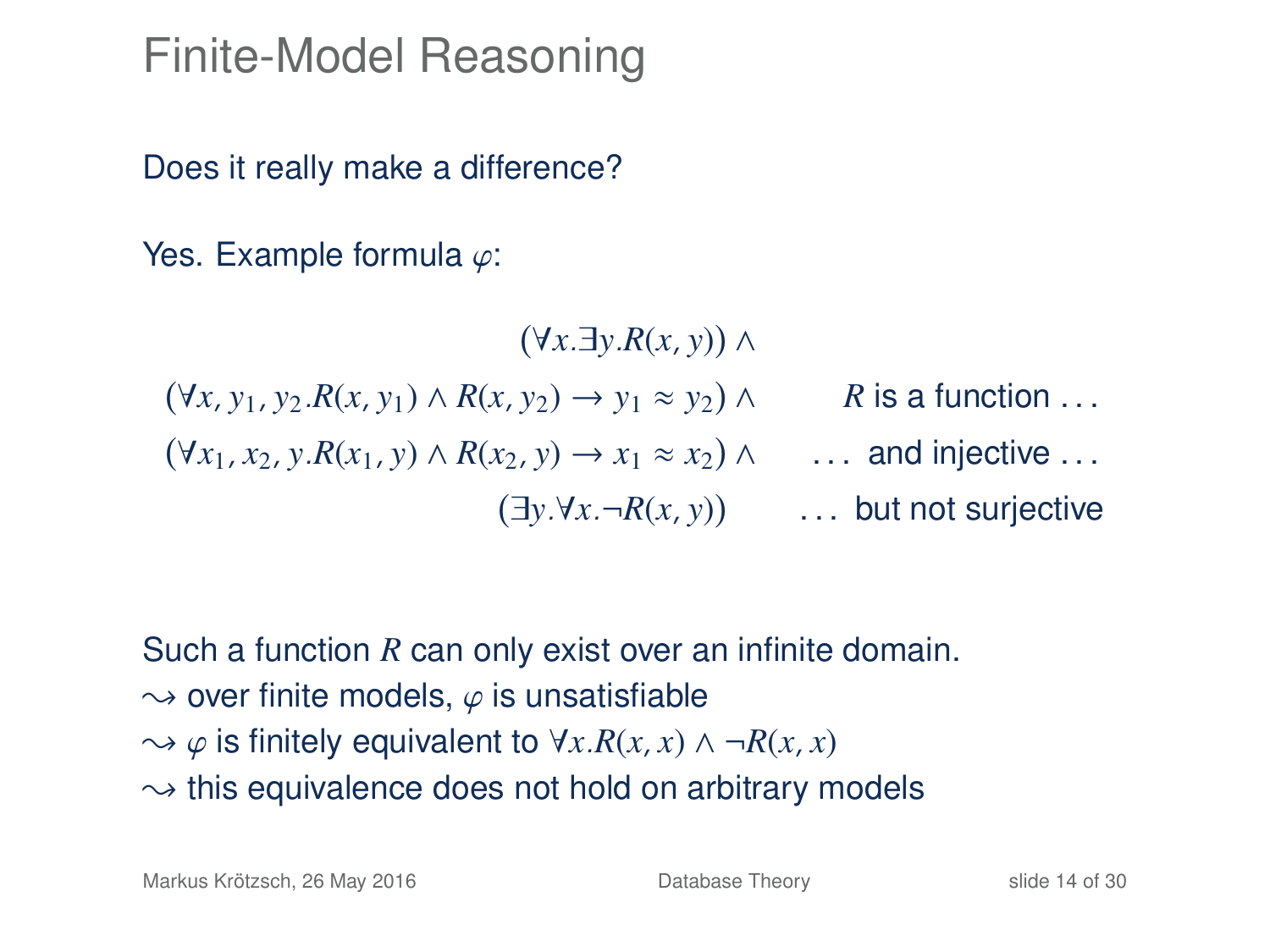### Trakhtenbrot's Theorem

Is finite-model reasoning easier than FO reasoning in general?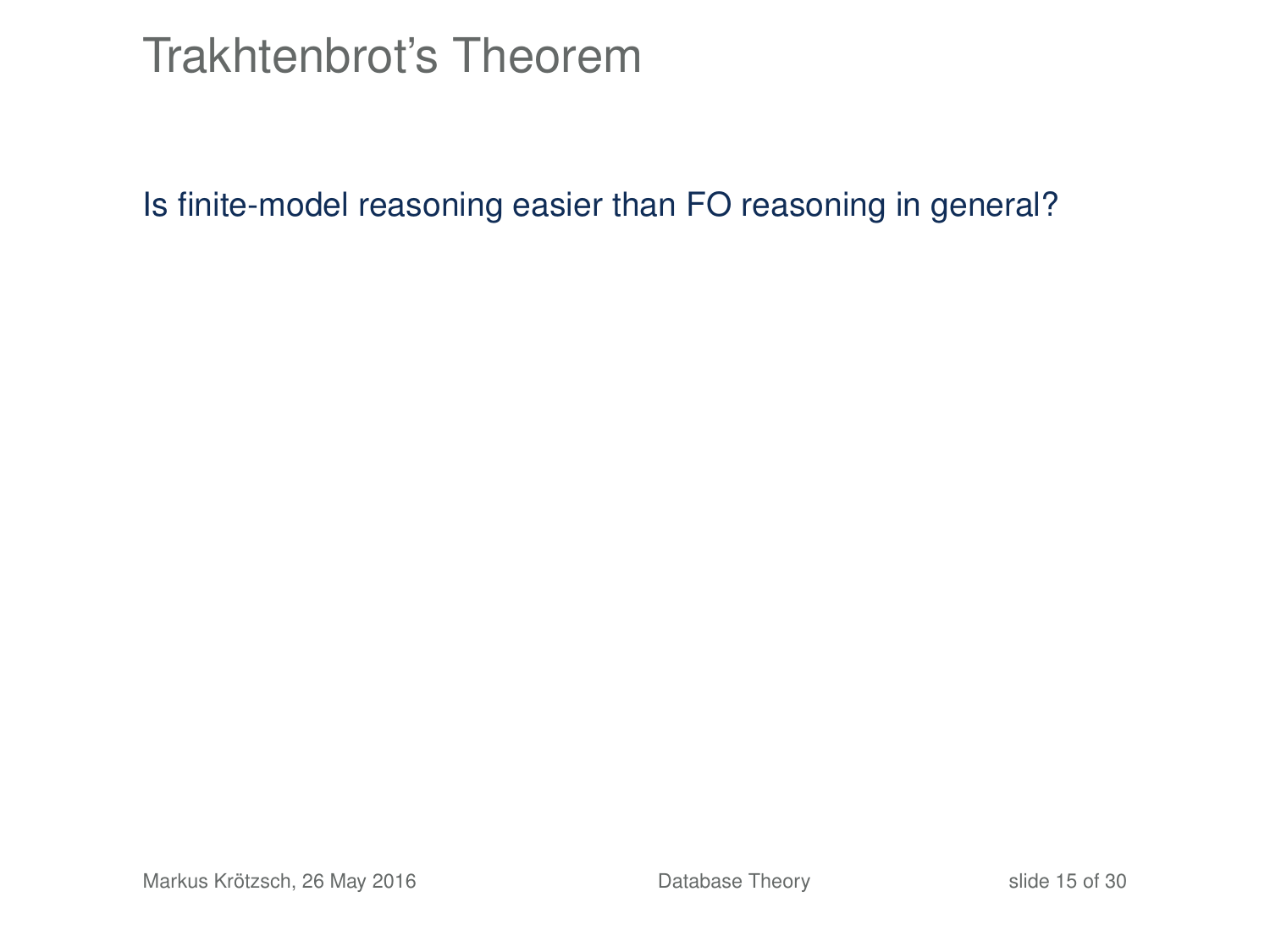# Trakhtenbrot's Theorem

Is finite-model reasoning easier than FO reasoning in general?

Unfortunately no:

#### Theorem (Boris Trakhtenbrot, 1950)

Finite-model reasoning of first-order logic is undecidable.

#### Interesting observation:

- The set of all true sentences (tautologies) of FO is recursively enumerable ("FO is semi-decidable")
- but the set of all FO tautologies under finite models is not.
- $\rightarrow$  finite model reasoning is harder than FO reasoning in this case!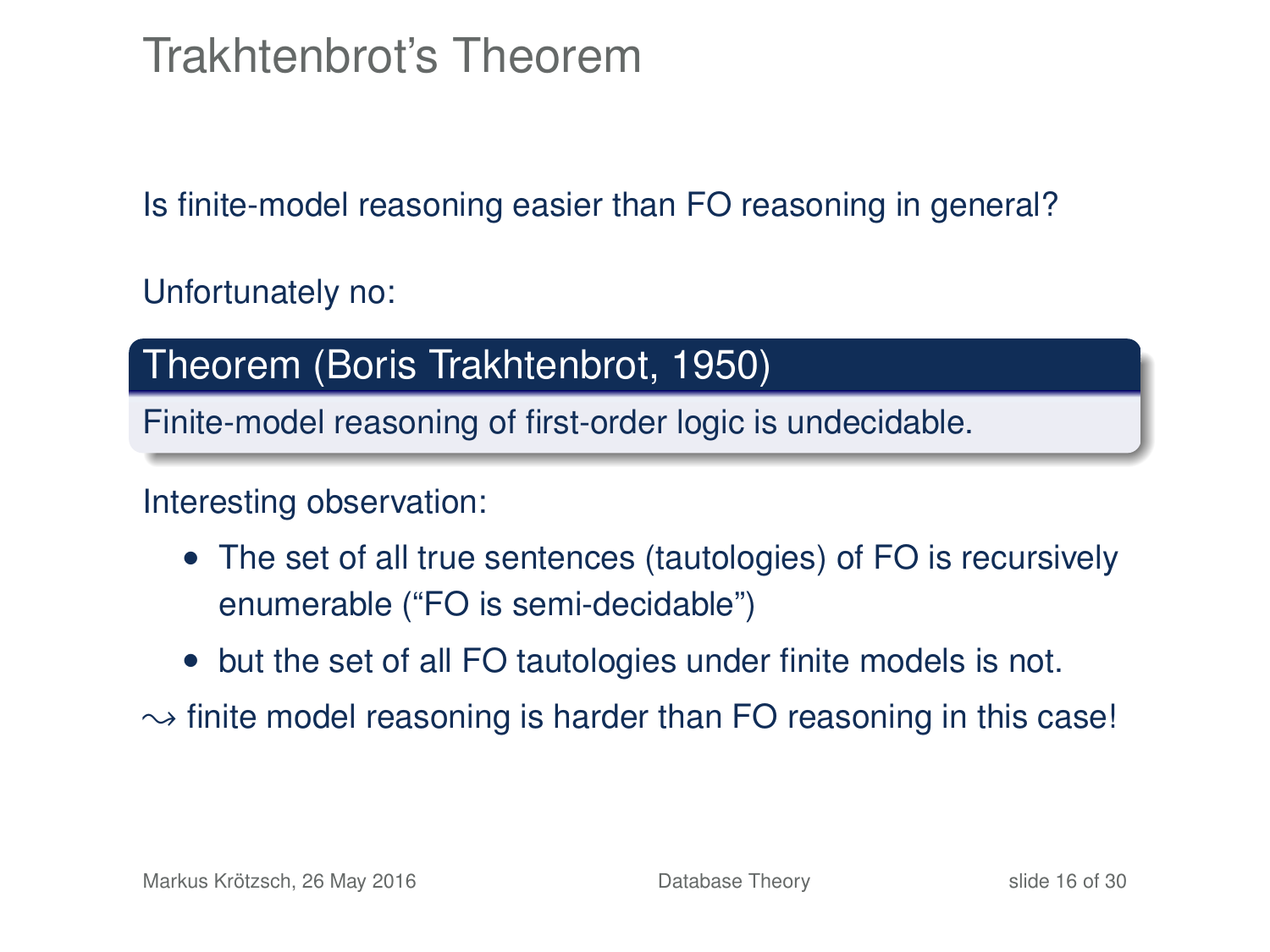### Let's Prove Trakhtenbrot's Theorem

Proof idea: reduce the Halting Problem to finite satisfiability

- Input of the reduction: a deterministic Turing Machine (DTM) M and an input string *w*
- Output of the reduction: a first-order formula  $\varphi_{M,w}$
- Such that M halts on w if and only if  $\varphi_{M,w}$  has a finite model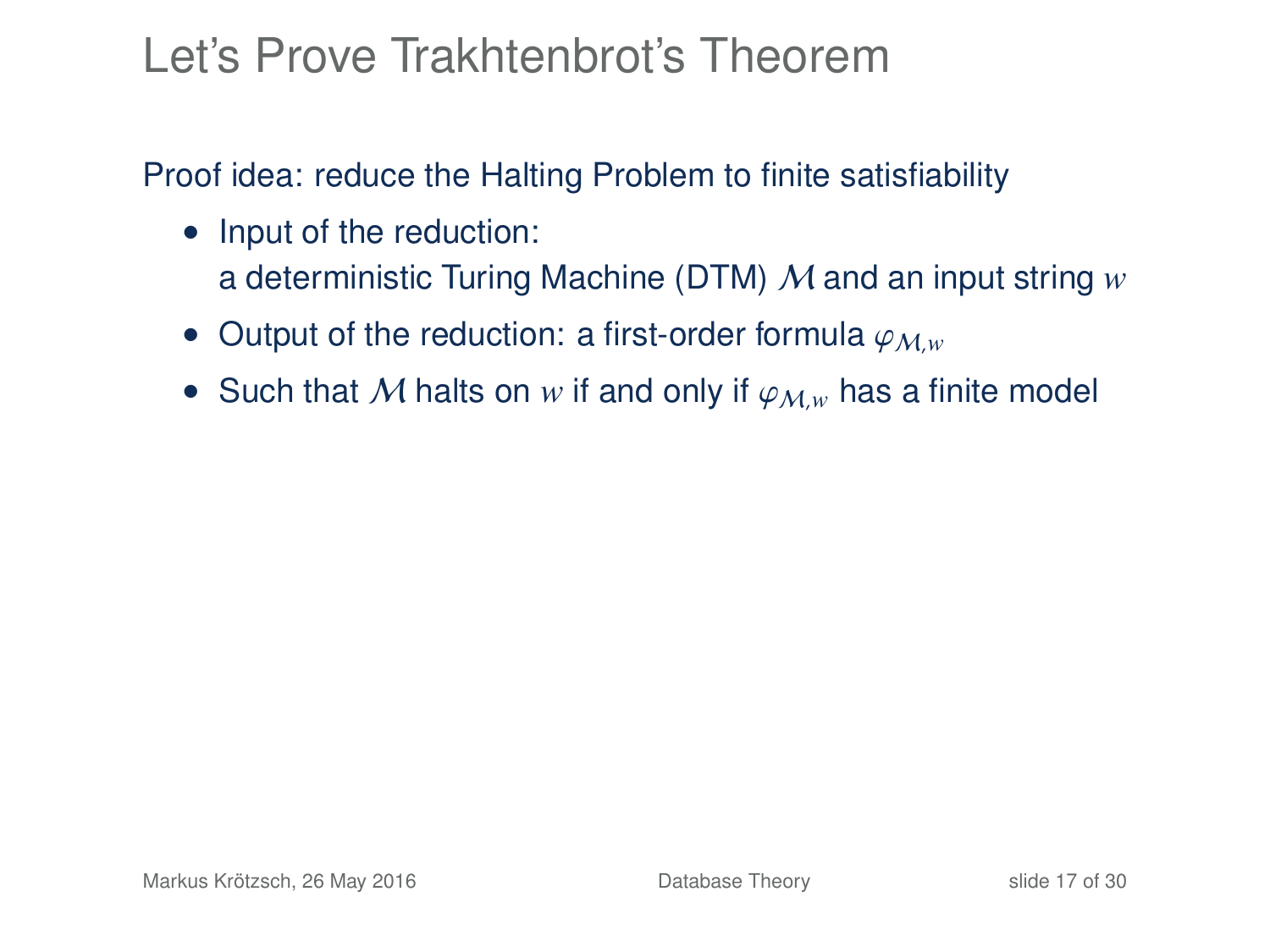### Let's Prove Trakhtenbrot's Theorem

Proof idea: reduce the Halting Problem to finite satisfiability

- Input of the reduction: a deterministic Turing Machine (DTM) M and an input string *w*
- Output of the reduction: a first-order formula  $\varphi_{M,w}$
- Such that M halts on w if and only if  $\varphi_{M,w}$  has a finite model

Ok, this would do, because Halting of DTMs is undecidable but how should we achieve this?

- Capture the computation of the DTM in a finite model
- The model contains the whole run: the tape and state for every computation step
- A finite part of the tape is enough if the DTM halts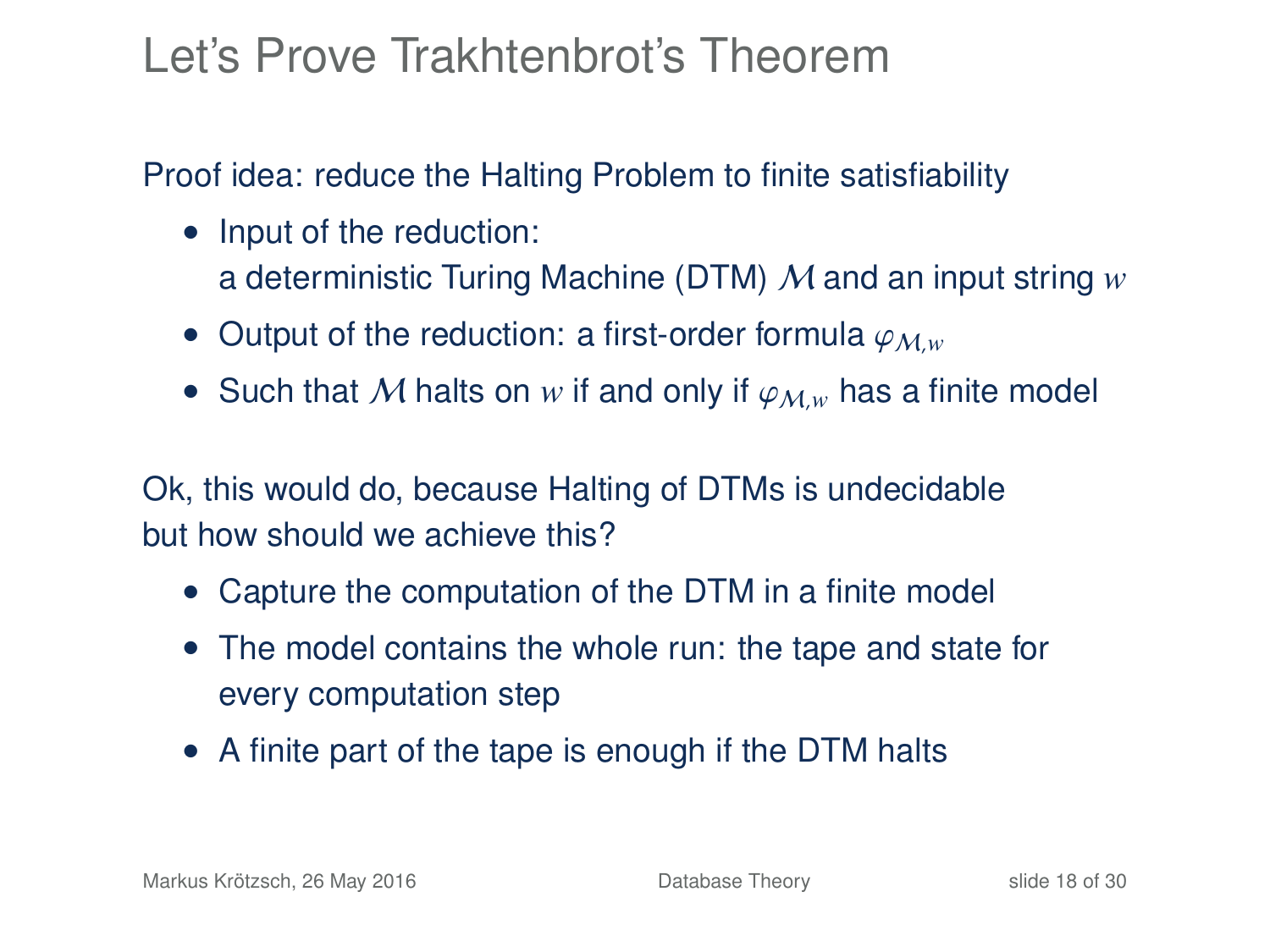### TM Runs as Finite Models

Recall: Turing Machine is given as  $M = \langle O, q_{start}, q_{acc}, \Sigma, \Delta \rangle$ (state set *Q*, tape alphabet  $\Sigma$  with blank  $\Box$ , transitions  $\Delta \subseteq (Q \times \Sigma) \times (Q \times \Sigma \times \{l, r, s\})$ )

A configuration is a (finite piece of) tape  $+$  a position  $+$  a state:



Here is how we want part of our model (database) to look:

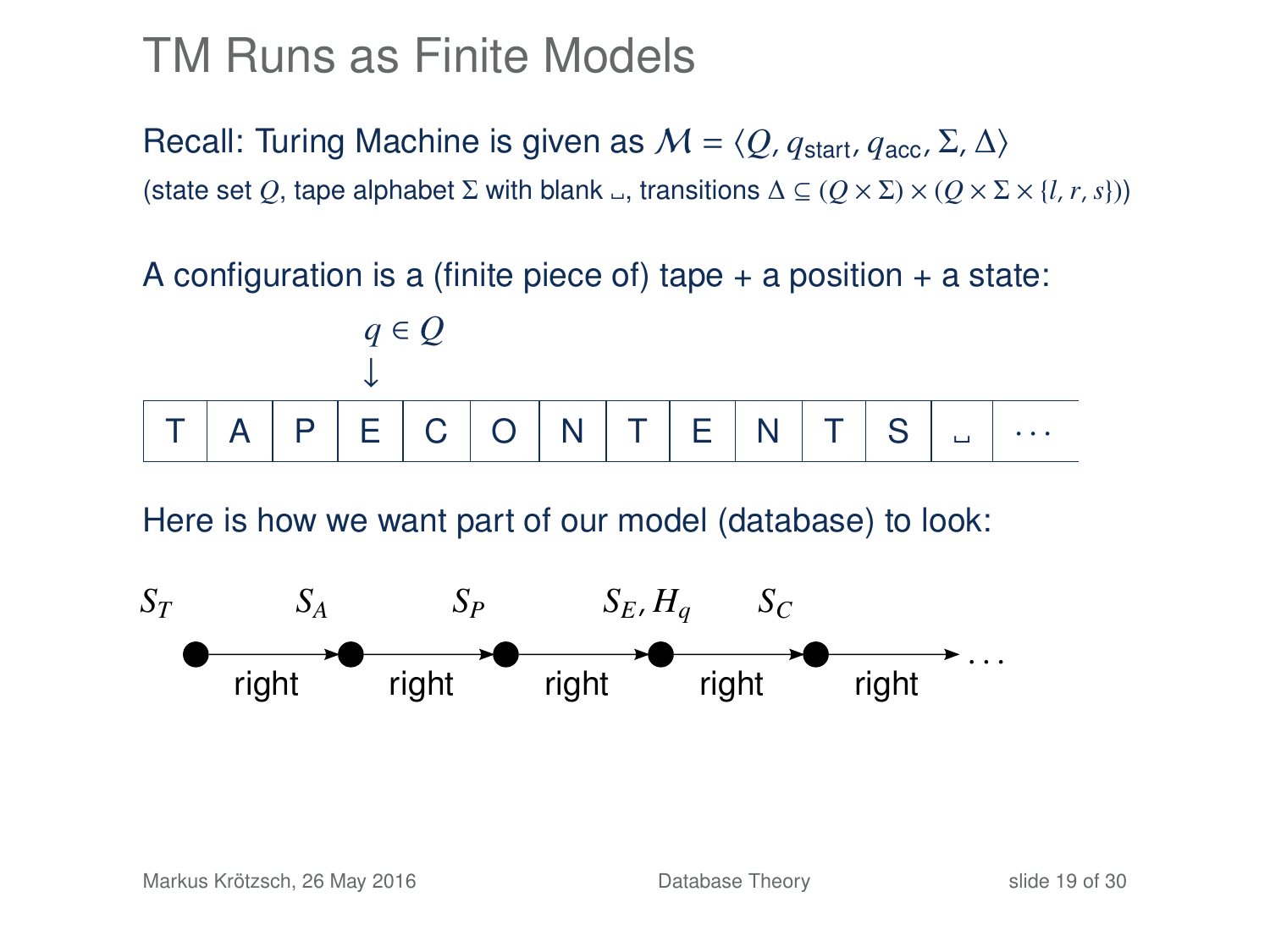# Encoding TM Runs as Relational Structures

We use several unary predicate symbols to mark tape cells:

- $S_{\sigma}(\cdot)$  for each  $\sigma \in \Sigma$ : tape cell contains symbol  $\sigma$
- $H<sub>a</sub>(·)$  for each  $q \in Q$ : head is at tape cell, and TM is in state  $q$

We use two binary predicate symbols to connect tape positions:

- right $(\cdot, \cdot)$ : neighbouring tape cells at same step
- $\bullet$  right<sup>+</sup>( $\cdot$ , $\cdot$ ): transitive super-relation of right
- future $(\cdot, \cdot)$ : tape cells at same position in consecutive steps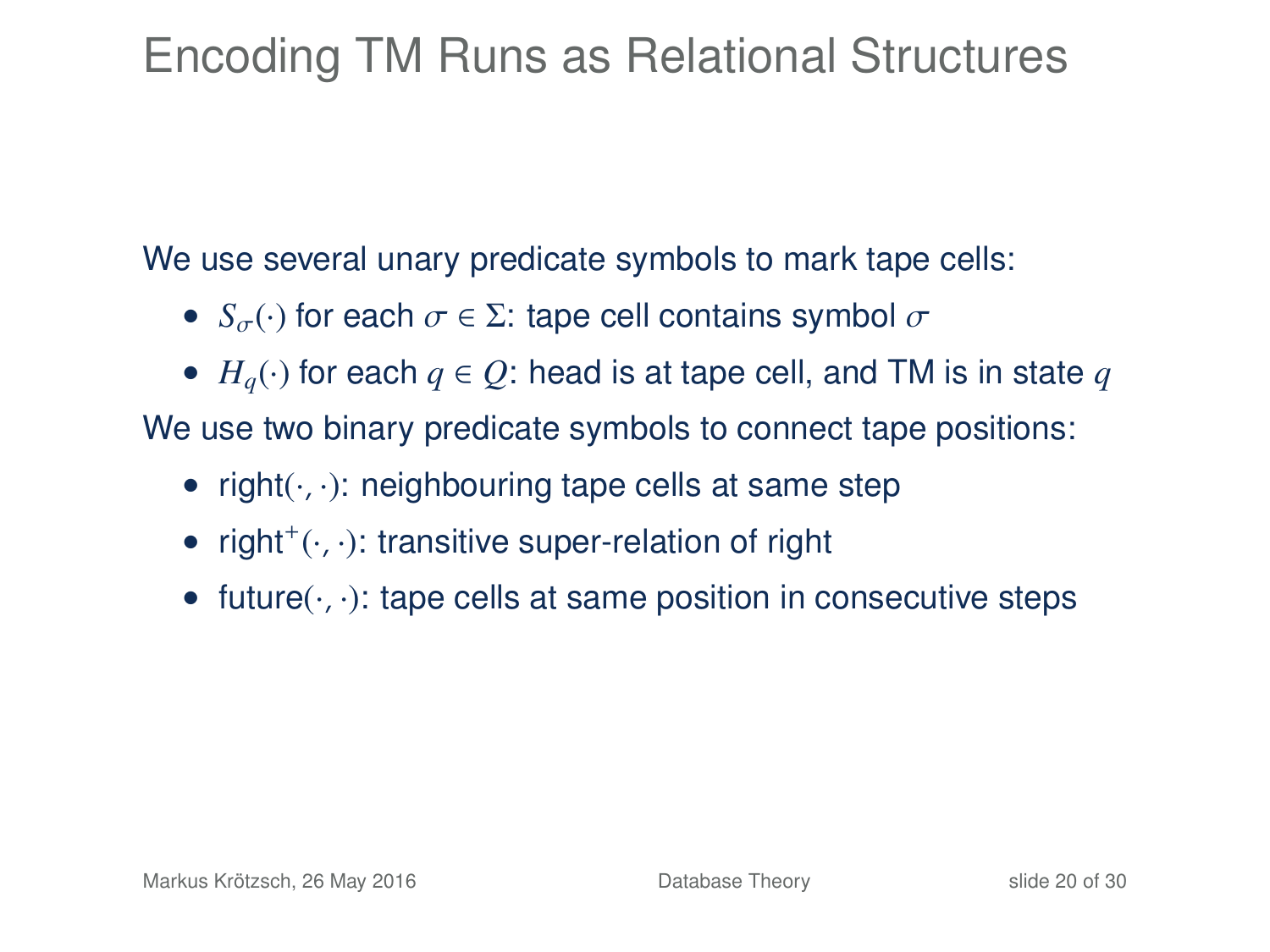### Intended Database



(right<sup>+</sup> is not shown)

#### We now need to specify formulae to enforce this intended structure (or something that is close enough to it).

Markus Krötzsch, 26 May 2016 [Database Theory](#page-0-0) slide 21 of 30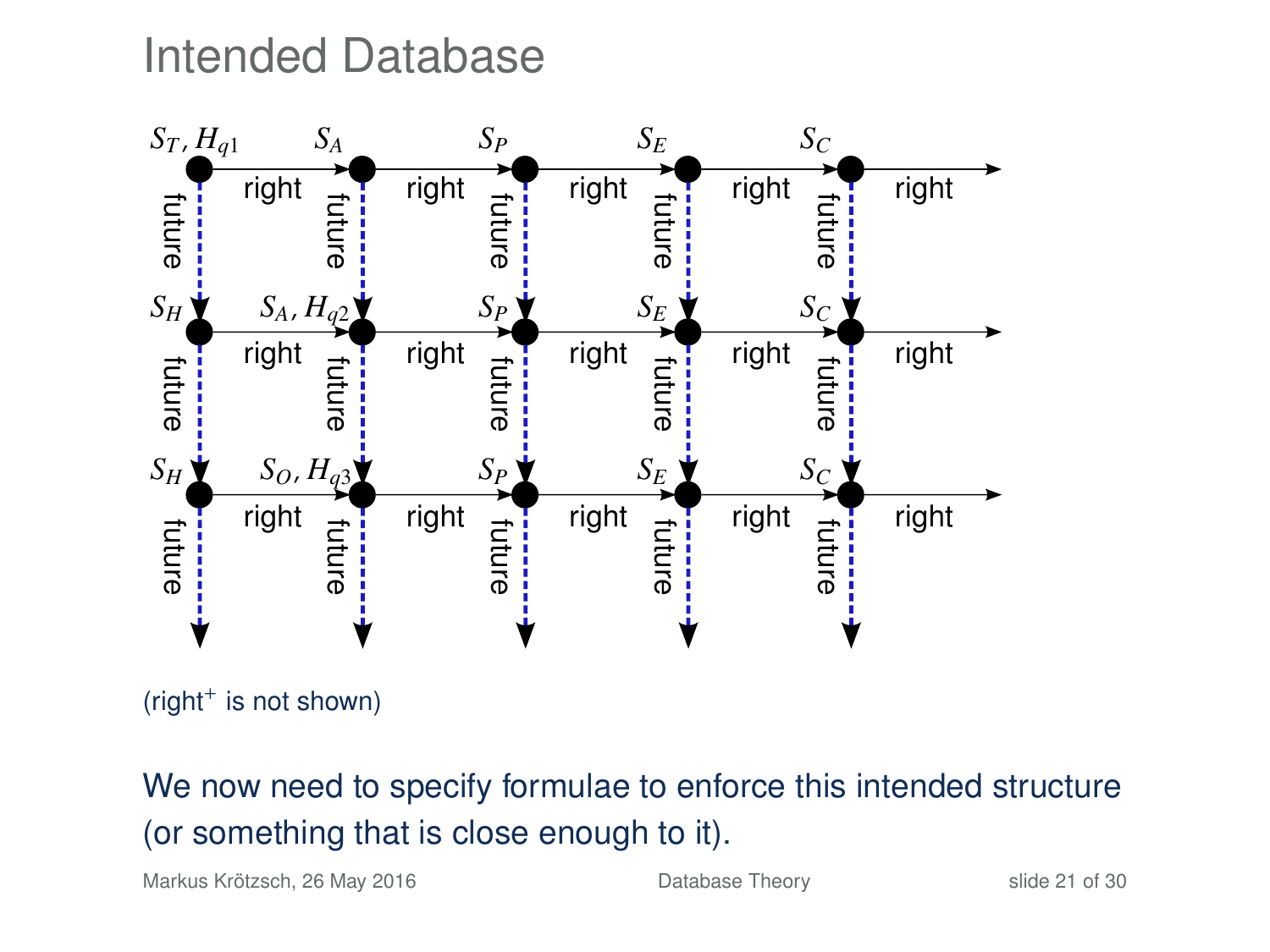### Defining the Initial Configuration

Require that right<sup>+</sup> is a transitive super-relation of right:

$$
\varphi_{\text{right}^+} = \forall x, y. (\text{right}(x, y) \rightarrow \text{right}^+(x, y)) \land
$$

$$
\forall x, y, z. (\text{right}(x, y) \land \text{right}^+(y, z) \rightarrow \text{right}^+(x, z))
$$

Define start configuration for an input word  $w = \sigma_1 \sigma_2 \ldots \sigma_n$ .

$$
\varphi_w = \exists x_1, \dots, x_n. H_{q_{\text{start}}}(x_1) \land \neg \exists z.\text{right}(z, x_1) \land
$$
  
\n
$$
S_{\sigma_1}(x_1) \land \neg \exists z.\text{future}(z, x_1) \land \text{right}(x_1, x_2) \land
$$
  
\n
$$
S_{\sigma_2}(x_2) \land \neg \exists z.\text{future}(z, x_2) \land \text{right}(x_2, x_3) \land
$$
  
\n...  
\n
$$
S_{\sigma_n}(x_n) \land \neg \exists z.\text{future}(z, x_n) \land
$$
  
\n
$$
\forall y.(\text{right}^+(x_n, y) \rightarrow (S_{\cup}(y) \land \neg \exists z.\text{future}(z, y)))
$$

 $\rightarrow$  there can be any number of cells right of the input, but they must contain  $\Box$ .

Markus Krötzsch, 26 May 2016 [Database Theory](#page-0-0) slide 22 of 30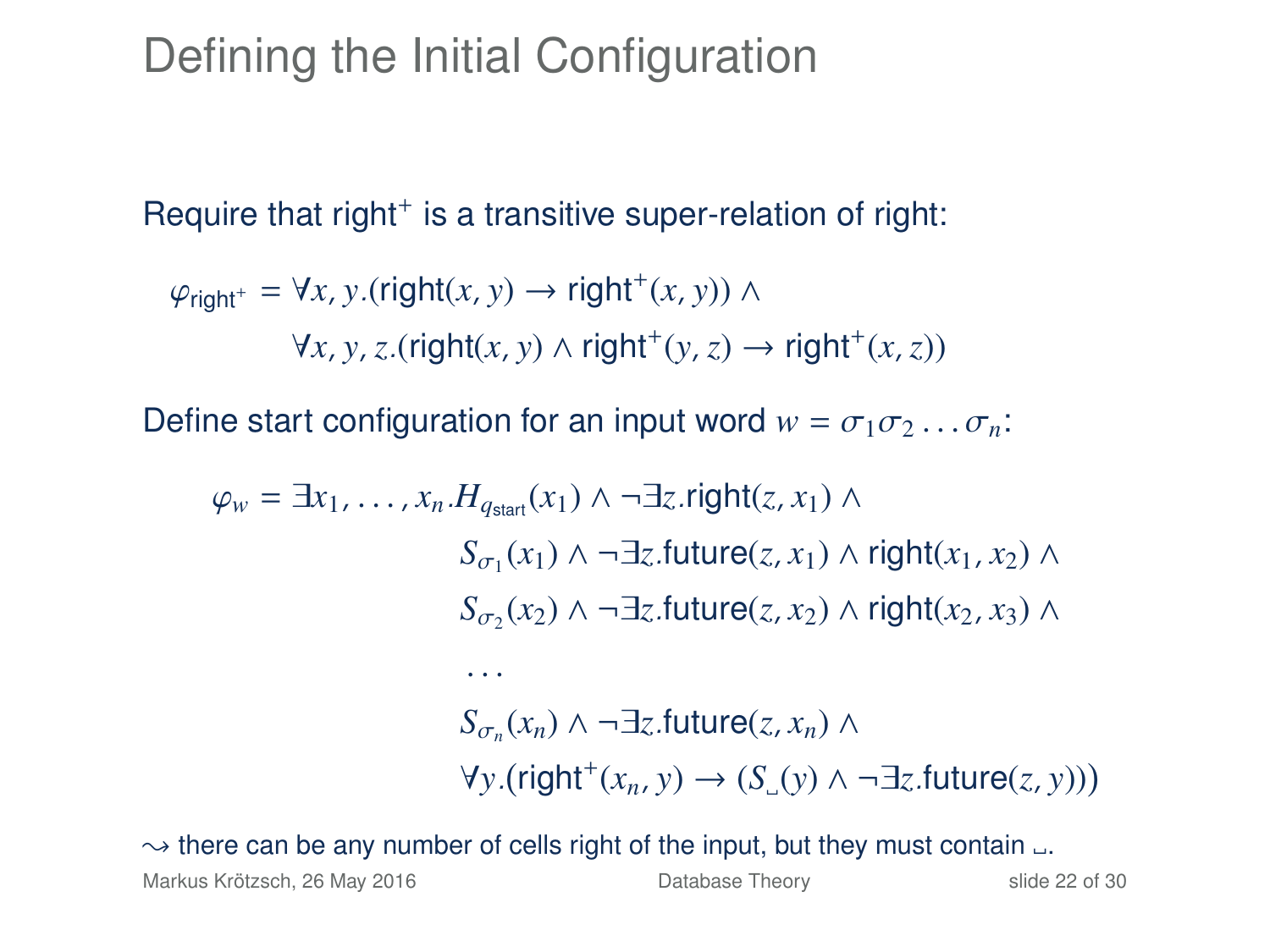Consistent Tape Contents, Head, and State

A cell can only contain one symbol:

$$
\varphi_S = \bigwedge_{\sigma,\sigma' \in \Sigma, \sigma \neq \sigma'} \forall x. (\neg S_{\sigma}(x) \vee \neg S_{\sigma'}(x))
$$

The TM is never at more than one position:

$$
\varphi_H = \bigwedge_{q \in Q} \forall x, y. \left( H_q(x) \land \text{right}^+(x, y) \to \bigwedge_{q' \in Q} \neg H_{q'}(y) \right) \land
$$

$$
\bigwedge_{q \in Q} \forall x, y. \left( \text{right}^+(x, y) \land H_q(y) \to \bigwedge_{q' \in Q} \neg H_{q'}(x) \right)
$$

The TM can only be in one state:

$$
\varphi_{\mathcal{Q}} = \bigwedge_{q,q' \in \mathcal{Q}, q \neq q'} \forall x. (\neg H_q(x) \vee \neg H_{q'}(x))
$$

Markus Krötzsch, 26 May 2016 **[Database Theory](#page-0-0)** Slide 23 of 30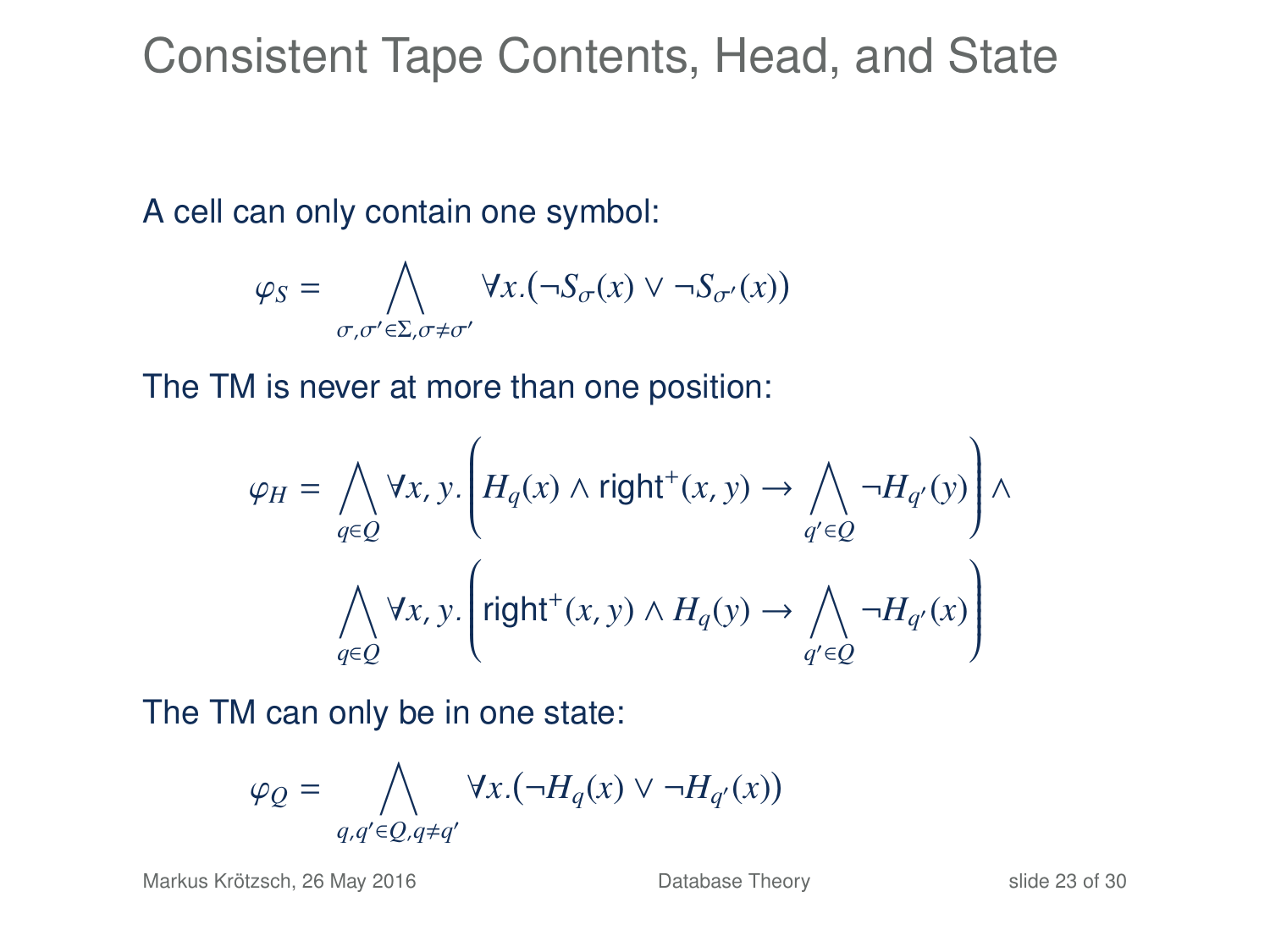### **Transitions**

For every non-moving transition  $\delta = \langle q, \sigma, q', \sigma', s \rangle \in \Delta$ :

 $\varphi_{\delta} = \forall x . H_q(x) \land S_{\sigma}(x) \rightarrow \exists y .$ future $(x, y) \land S_{\sigma}(y) \land H_{q'}(y)$ 

For every right-moving transition  $\delta = \langle q, \sigma, q', \sigma', r \rangle \in \Delta$ :

 $\varphi_{\delta} = \forall x . H_q(x) \land S_{\sigma}(x) \rightarrow \exists y .$ future $(x, y) \land S_{\sigma}(y) \land \exists z .$ right $(y, z) \land H_{q'}(z)$ 

For every left-moving transition  $\delta = \langle q, \sigma, q', \sigma', l \rangle \in \Delta$ :

 $\varphi_{\delta} = \forall x . H_{\alpha}(x) \land S_{\alpha}(x) \land (\exists y . \text{right}(y, x)) \rightarrow \exists y . \text{future}(x, y) \land S_{\alpha'}(y) \land$  $\exists z$ .right(*y*, *z*) ∧  $H_{q'}(z)$ 

Summing all up:

$$
\varphi_{\Delta} = \bigwedge_{\delta \in \Delta} \varphi_{\delta}
$$

Markus Krötzsch, 26 May 2016 **[Database Theory](#page-0-0)** Slide 24 of 30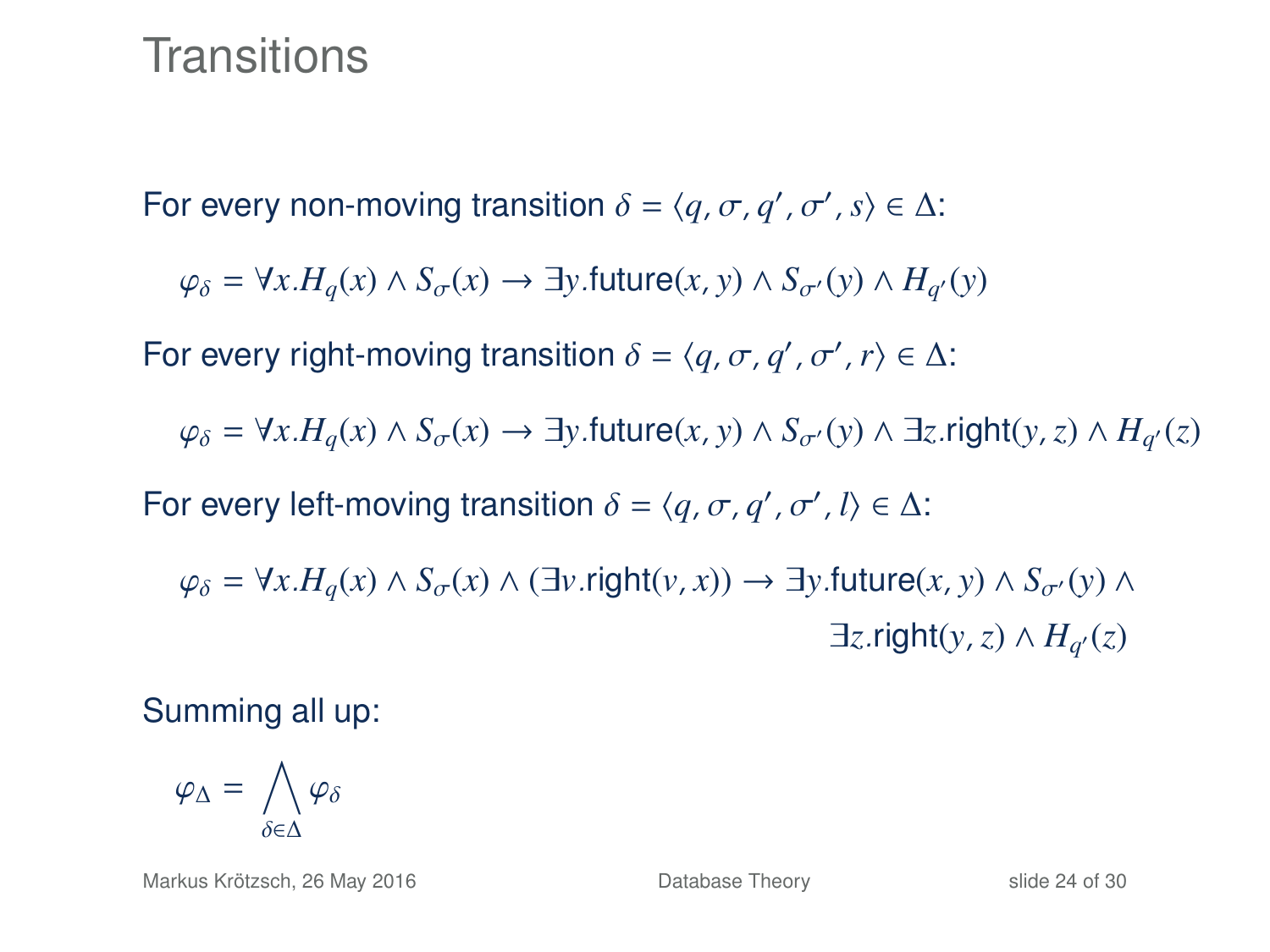### Preserve Tape if not Changed by Transition

Contents of tape cells that are not under the head are kept:

$$
\varphi_{\text{mem}} = \forall x, y \ldotp \bigwedge_{\sigma \in \Sigma} \left( S_{\sigma}(x) \land \left( \bigwedge_{q \in Q} \neg H_q(x) \right) \land \text{future}(x, y) \rightarrow S_{\sigma}(y) \right)
$$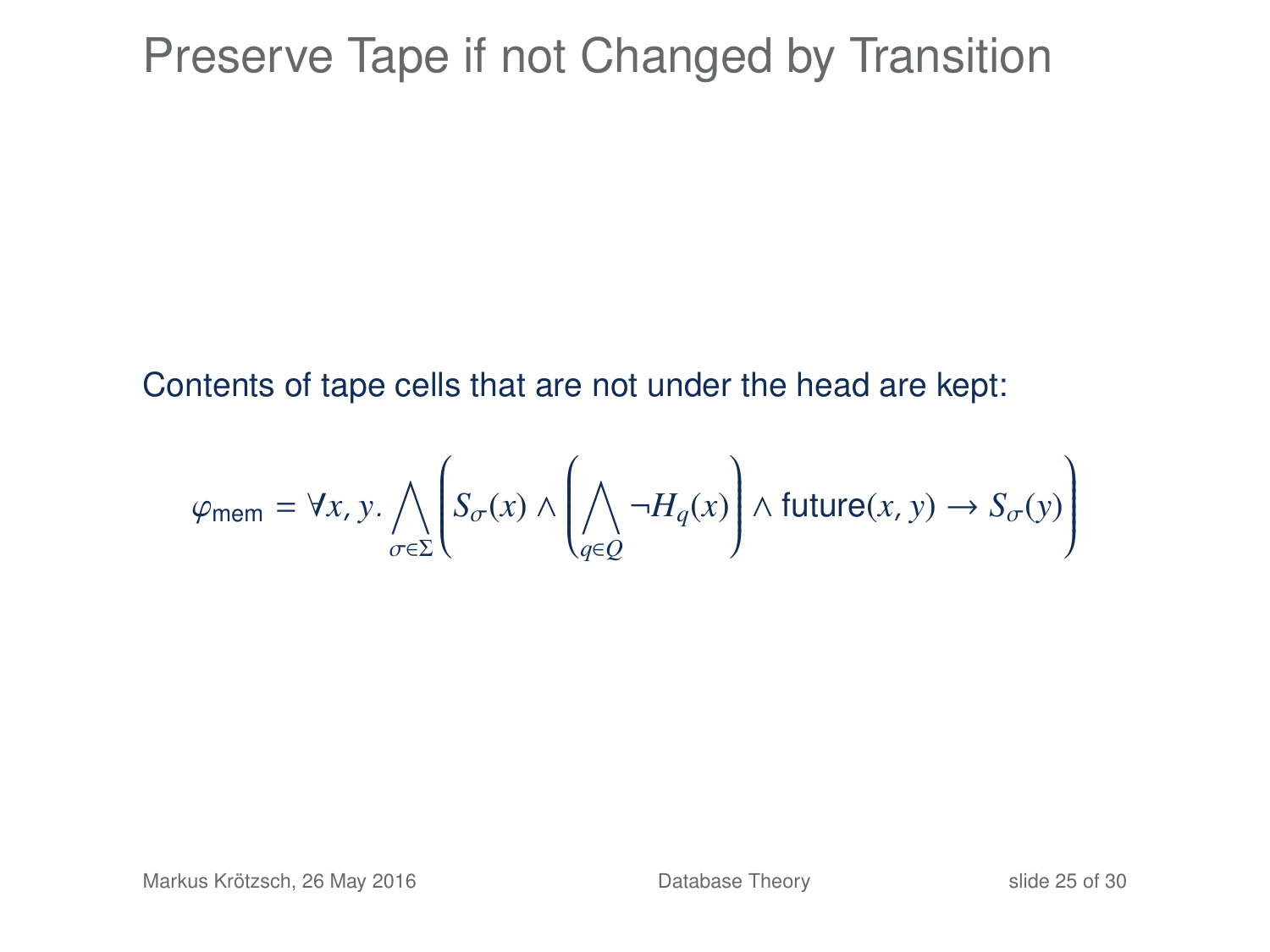### Building the Configuration Grid

If one cell has a future ( $\rightarrow$ ) or past ( $\leftarrow$ ), respectively, all cells of the tape do:

 $\varphi_{fp1} = \forall x_2, y_1.(\exists x_1 \text{.right}(x_1, y_1) \land \text{future}(x_1, x_2)) \leftrightarrow (\exists y_2 \text{.future}(y_1, y_2) \land \text{right}(x_2, y_2))$  $\varphi_{fp2} = \forall x_1, y_2$ . (∃*y*<sub>1</sub>. right(*x*<sub>1</sub>, *y*<sub>1</sub>) ∧ future(*y*<sub>1</sub>, *y*<sub>2</sub>)) ↔ (∃*x*<sub>2</sub>.future(*x*<sub>1</sub>, *x*<sub>2</sub>) ∧ right(*x*<sub>2</sub>, *y*<sub>2</sub>))

Left (*l*) and right (*r*) neighbours, and future (*f*) and past (*p*) are unique:

$$
\varphi_r = \forall x, y, y' \text{. right}(x, y) \land \text{right}(x, y') \rightarrow y \approx y'
$$

$$
\varphi_l = \forall x, x', y \text{. right}(x, y) \land \text{right}(x', y) \rightarrow x \approx x'
$$

$$
\varphi_f = \forall x, y, y' \text{. future}(x, y) \land \text{future}(x, y') \rightarrow y \approx y'
$$

$$
\varphi_p = \forall x, x', y \text{. future}(x, y) \land \text{future}(x', y) \rightarrow x \approx x'
$$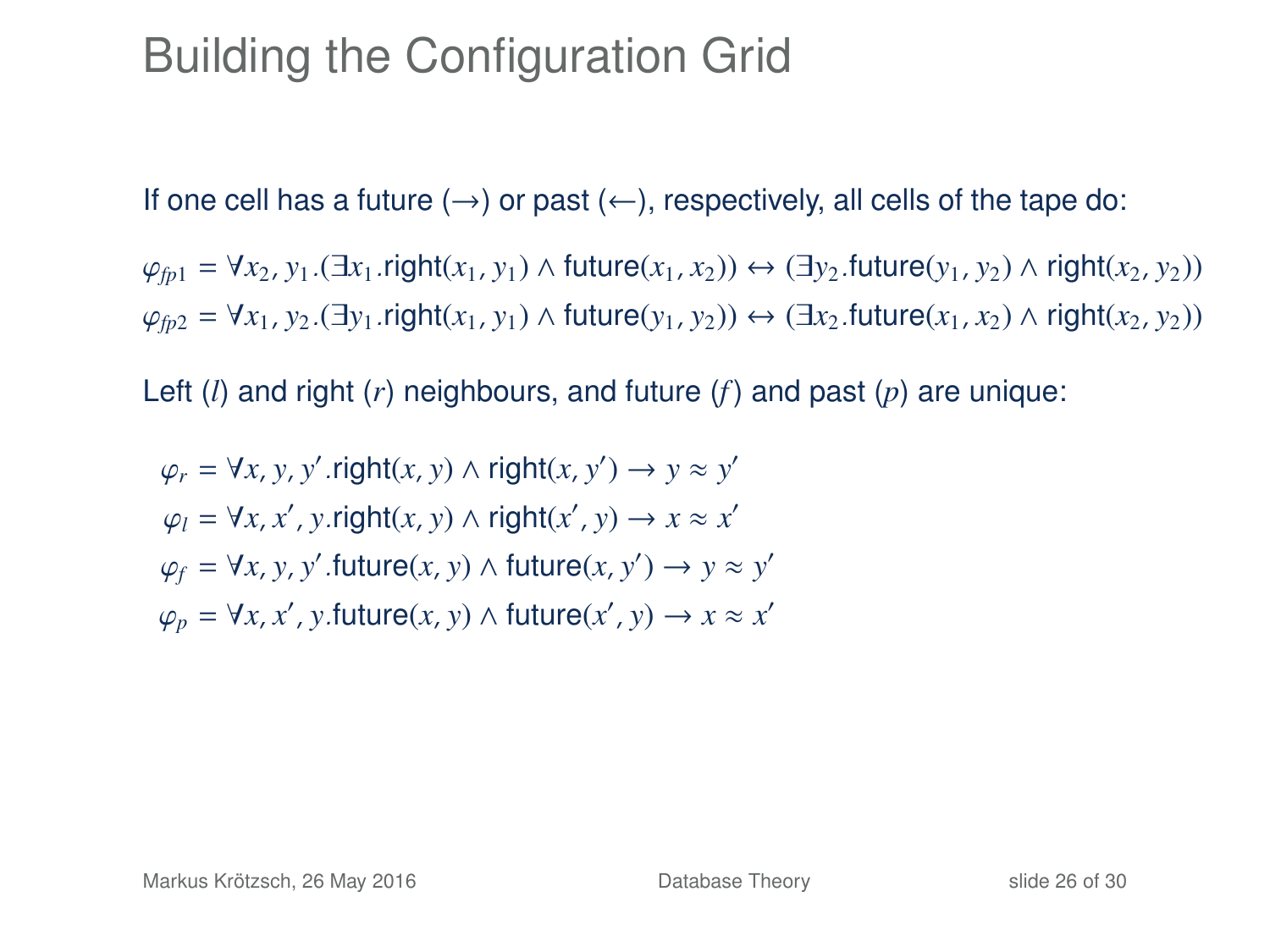# Finishing the Proof of Trakhtenbrot's Theorem

We obtain a final FO formula

 $\varphi_{M,w} = \varphi_{\text{right}^+} \wedge \varphi_w \wedge \varphi_S \wedge \varphi_H \wedge \varphi_O \wedge \varphi_A \wedge \varphi_{\text{mem}} \wedge$  $\varphi$ <sub>*fp*1</sub> ∧  $\varphi$ <sub>*fp*2</sub> ∧  $\varphi$ <sub>*r*</sub> ∧  $\varphi$ <sub>*l*</sub> ∧  $\varphi$ <sub>*f*</sub> ∧  $\varphi$ <sub>*p*</sub>

Then  $\varphi_{M,w}$  is finitely satisfiable if and only if M halts on *w*:

- If M has a finite run when started on w then  $\varphi_{M,w}$  has a finite model that encodes this run.
- If  $\varphi_{M,w}$  has a finite model, then we can extract from this model a finite run of M on *w*.

Note: the proof can be made to work using only one binary relation symbol and no equality (not too hard, but less readable)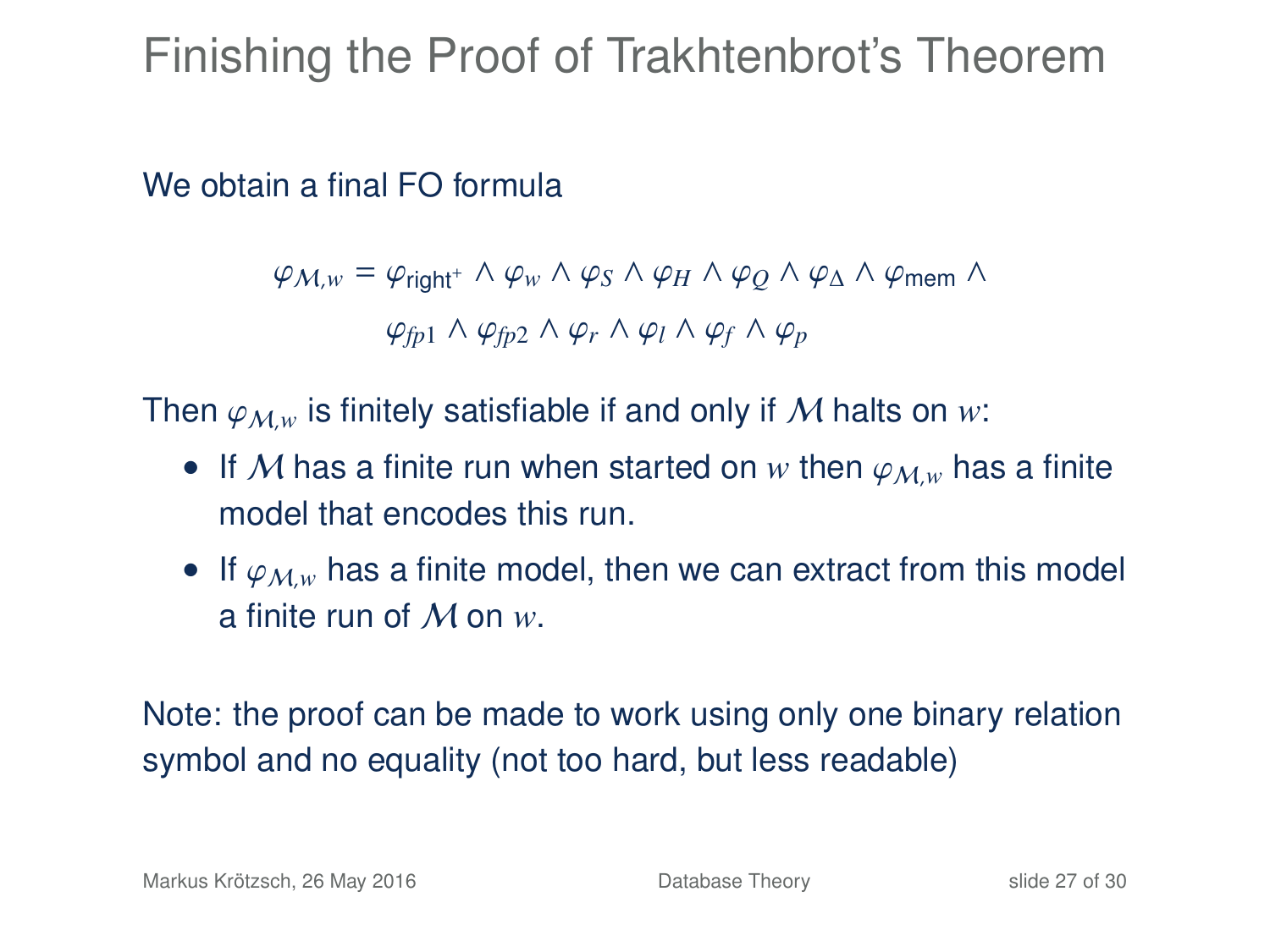# The Impossibility of FO Query Optimisation

Trakhtenbrot's Theorem has severe consequences for static FO query optimisation

All of the following decision problems are undecidable (exercise):

- Query equivalence
- Query emptiness
- Query containment
- $\rightarrow$  "perfect" FO query optimisation is impossible

Other important questions about FO queries are also undecidable, for example:

• Is a given FO query domain independent?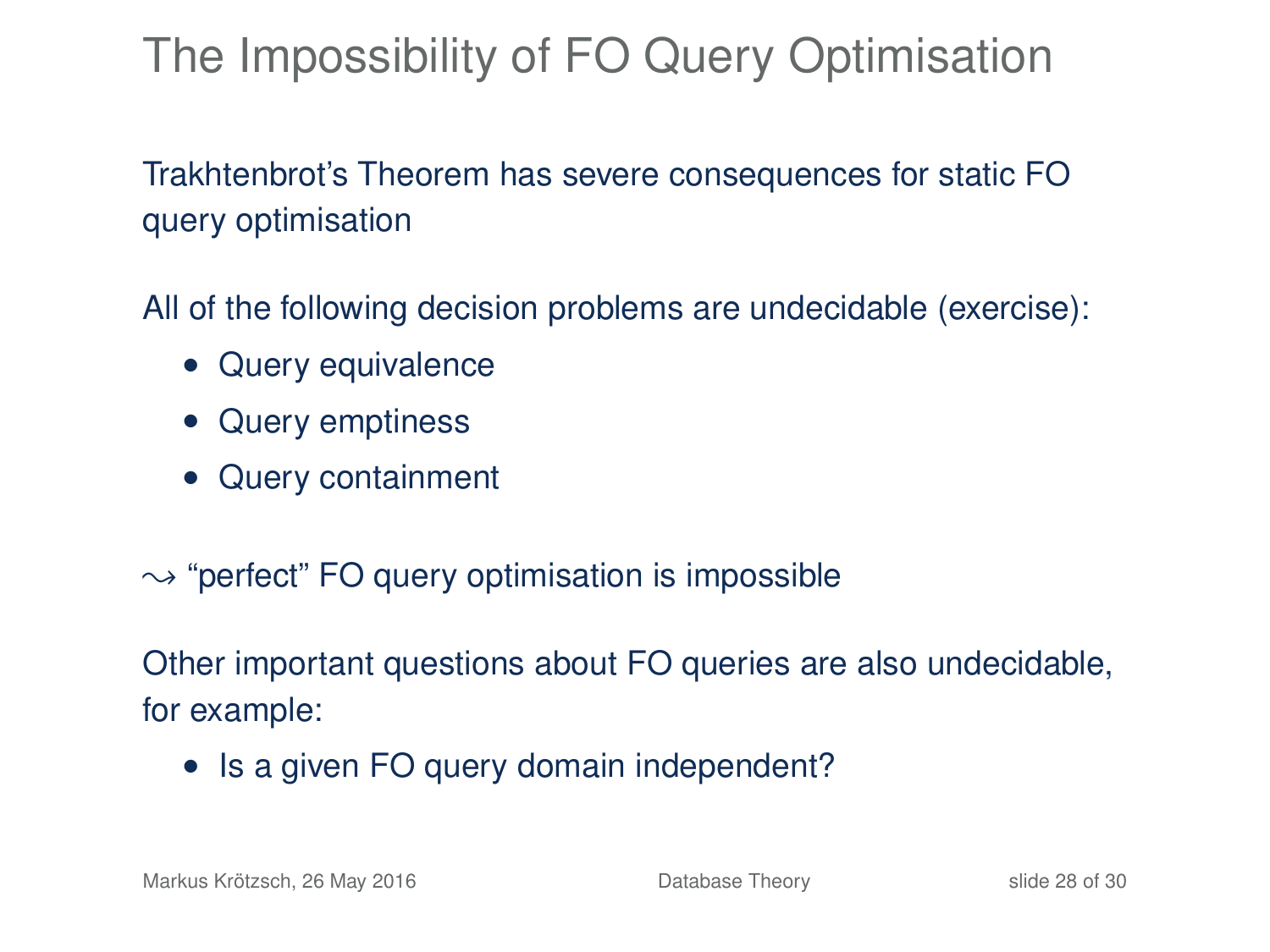# Is Query Optimisation Futile?

Not quite: things are simpler for conjunctive queries

Conjunctive query containment – example:

| $Q_1$ : | $\exists x, y, z. R(x, y) \wedge R(y, y) \wedge R(y, z)$    |
|---------|-------------------------------------------------------------|
| $Q_2$ : | $\exists u, v, w, t. R(u, v) \wedge R(v, w) \wedge R(w, t)$ |

*Q*<sup>1</sup> find *R*-paths of length two with a loop in the middle *Q*<sup>2</sup> find *R*-paths of length three

 $\rightarrow$  in a loop one can find paths of any length  $\sim Q_1 \sqsubseteq Q_2$